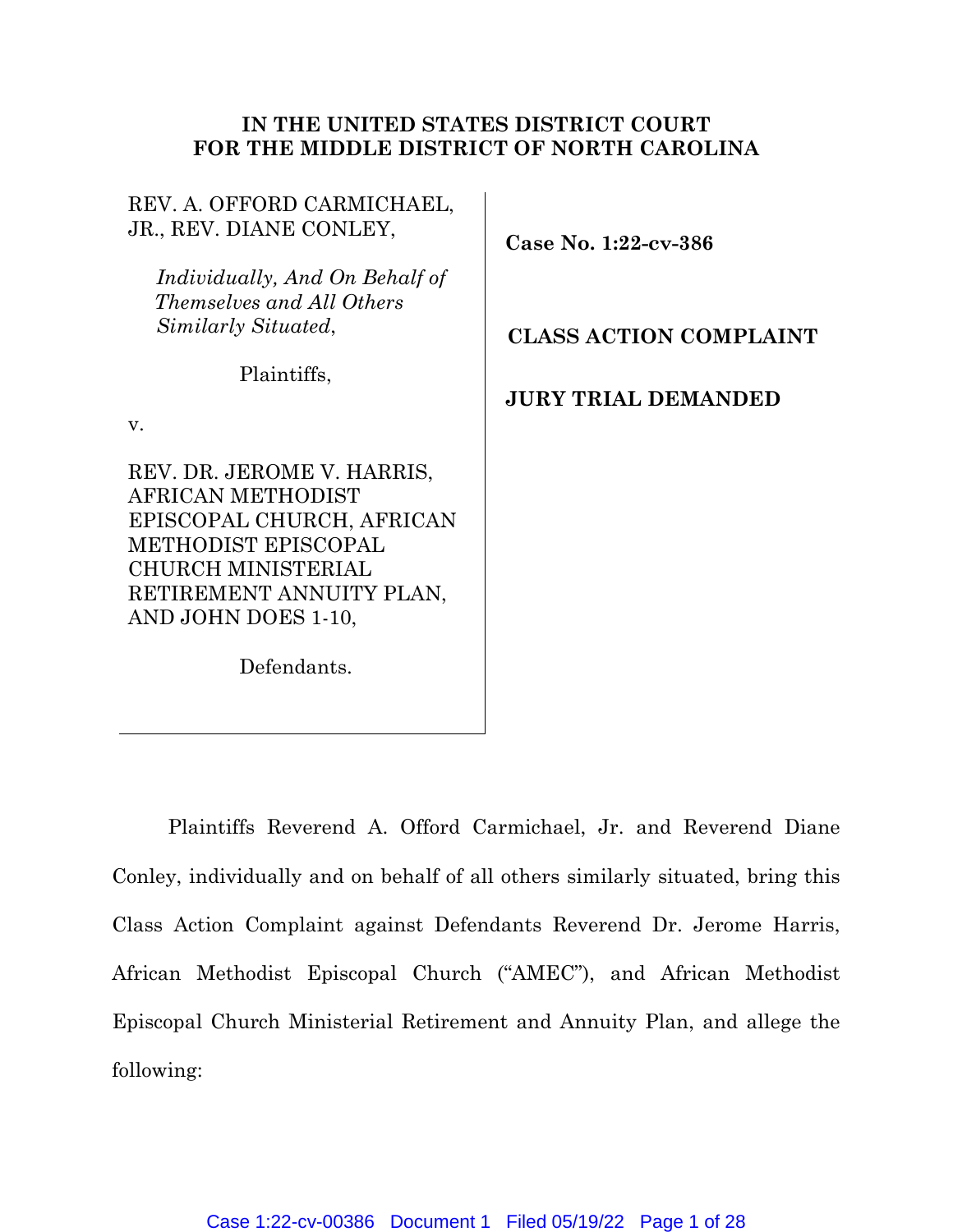### **INTRODUCTION**

1. This suit arises out of the breaches of fiduciary duty and negligent acts and omissions of the Defendants in managing the AMEC Pension Fund (the "Fund") and retirement assets of the below-defined Class. This suit also is brought in the alternative under the Employee Retirement Income Security Act ("ERISA"), 29 U.S.C. § 1001 *et seq.* This class action seeks recovery on behalf of AMEC ministers and other employees who, collectively, have lost tens of millions of dollars in career retirement savings due to Defendants' misconduct and mismanagement of the Fund.

2. Plaintiffs and the members of the class (collectively, "Plaintiffs") are ministers, bishops, officers, elders, and other employees (and their respective beneficiaries) of AMEC or AMEC-related institutions or programs who have: (i) lost money that was (or should have been) invested in the Fund or had diminished investment returns because of mismanagement of the Fund.

3. Pursuant to the terms of the Plaintiffs' employment, AMEC paid a percentage of the Plaintiffs' income to the Fund.

4. As detailed below, Defendants directly owed duties to Plaintiffs and the putative class members, including fiduciary duties, to conduct due diligence, monitor investments, and oversee and audit the Fund and its trustee(s) or managers, in order to assure that that the Fund was protected and that plan participants and their beneficiaries had access to their

### Case 1:22-cv-00386 Document 1 Filed 05/19/22 Page 2 of 28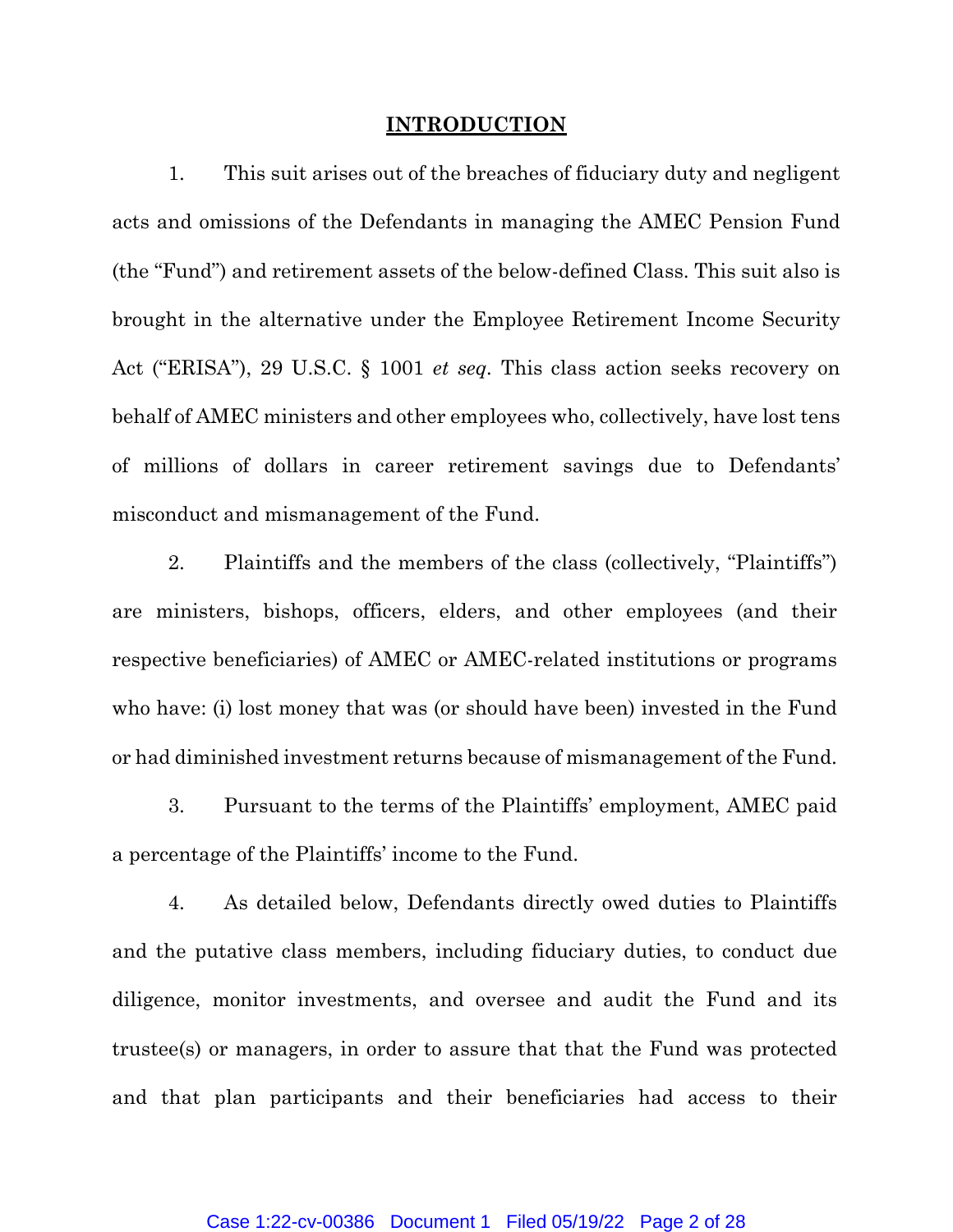retirement funds when it came time for appropriate payments or withdrawals. At all times relevant, the Defendants had the power to monitor, review, dismiss, appoint, and control the operations of various trustee(s) whose responsibility was to act in the best interests of the plan participants. Moreover, if ERISA applies to Plaintiffs' claims, it imposes, among other requirements, fiduciary standards drawn from the law of trusts, and ERISA fiduciaries are bound to act with an "eye single" to the interest of the plan participants and the beneficiaries to whom they owe a duty. *Pilkington PLC v. Perelman*, 72 F.3d 1396, 1402 (9th Cir. 1995) (quoting *Donovan v. Bierwirth*, 680 F.2d 263, 271, 272 n.8 (2d Cir. 1982)). Regardless of whether ERISA applies to this plan, these duties existed under common law and in these circumstances, due in part to Defendants' representations that the Plan was subject to ERISA.

5. Defendants oversaw and controlled the investments in the Fund and did not adequately monitor or oversee the Fund. The Defendants in this action are each responsible for the Fund's massive losses.

6. The loss of assets and other mismanagement of the Fund is a direct and proximate result of Defendants' failure to fulfill their duties to Plaintiff and the putative class.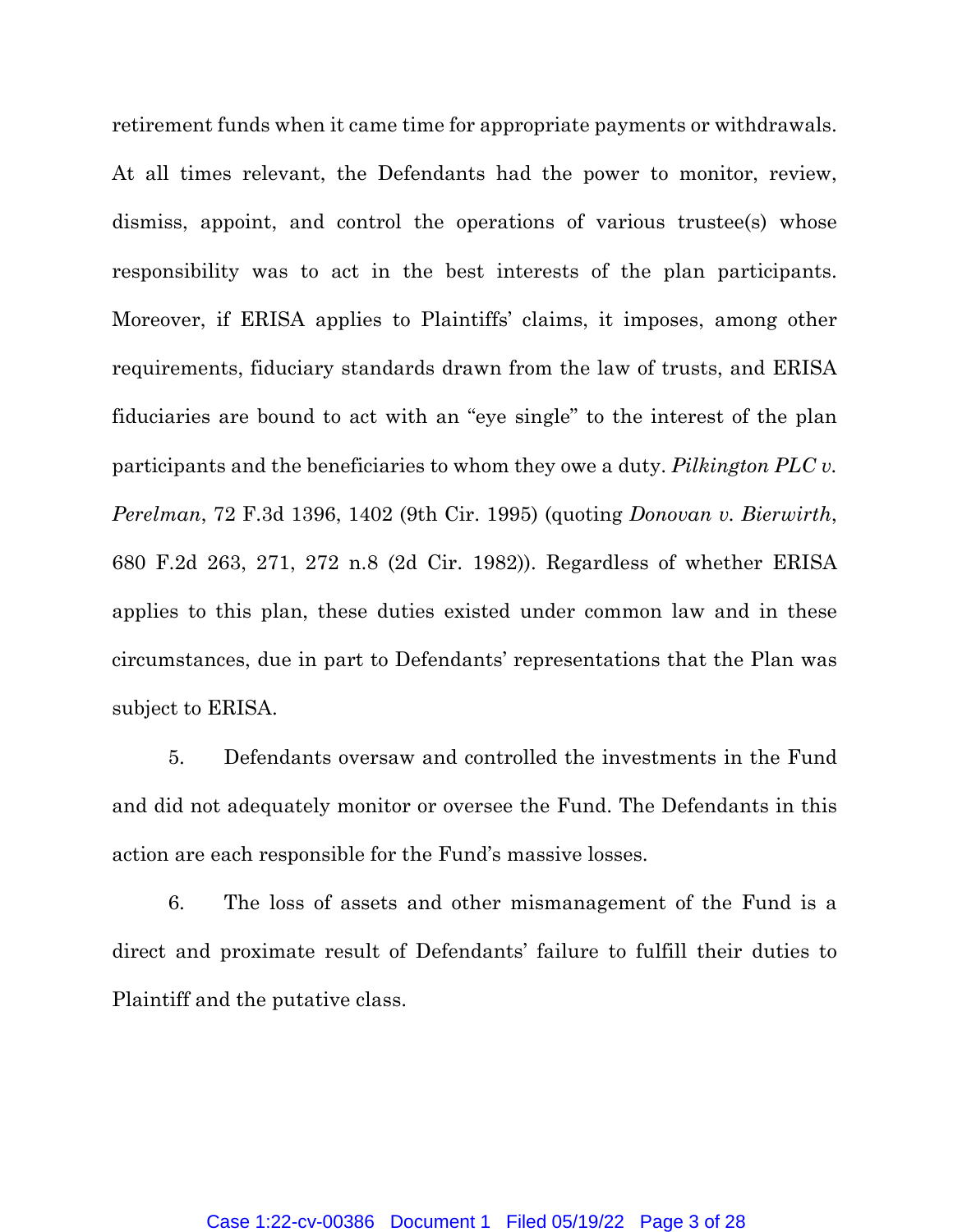#### **PARTIES**

7. Plaintiff Reverend A. Offord Carmichael is a resident of Graham, Alamance County, North Carolina. Reverend Carmichael has served as an AMEC minister for approximately forty-eight years, and currently serves as an itinerant elder, the highest ministerial order within the church. Reverend Carmichael plans to retire within the next two years, after fifty years of service to the church. At all times relevant herein, Reverend Carmichael has been a Fund contributor and participant in the Plan.

8. Plaintiff Reverend Diane Conley is a resident of Morganton, Burke County, North Carolina. Reverend Conley began her pastoral service in the church as a supply pastor in 1992. She was ordained as a deacon in 1994, and has been an itinerant elder, the highest ministerial order in the church, since 1996. At all times relevant herein, Reverend Conley has been a Fund contributor and participant in the Plan.

9. Defendant Reverend Dr. Jerome V. Harris is a citizen and resident of Memphis, Tennessee, in Shelby County, and he served as the Executive Director of the AMEC Department of Retirement Services until June 2021. Defendants gave Reverend Harris almost unfettered authority to invest tens of millions of dollars, which he did in numerous disloyal and negligent ways, including in a questionable and potentially unlawful purchase of undeveloped land in Florida and a now non-existent capital venture outfit. To the extent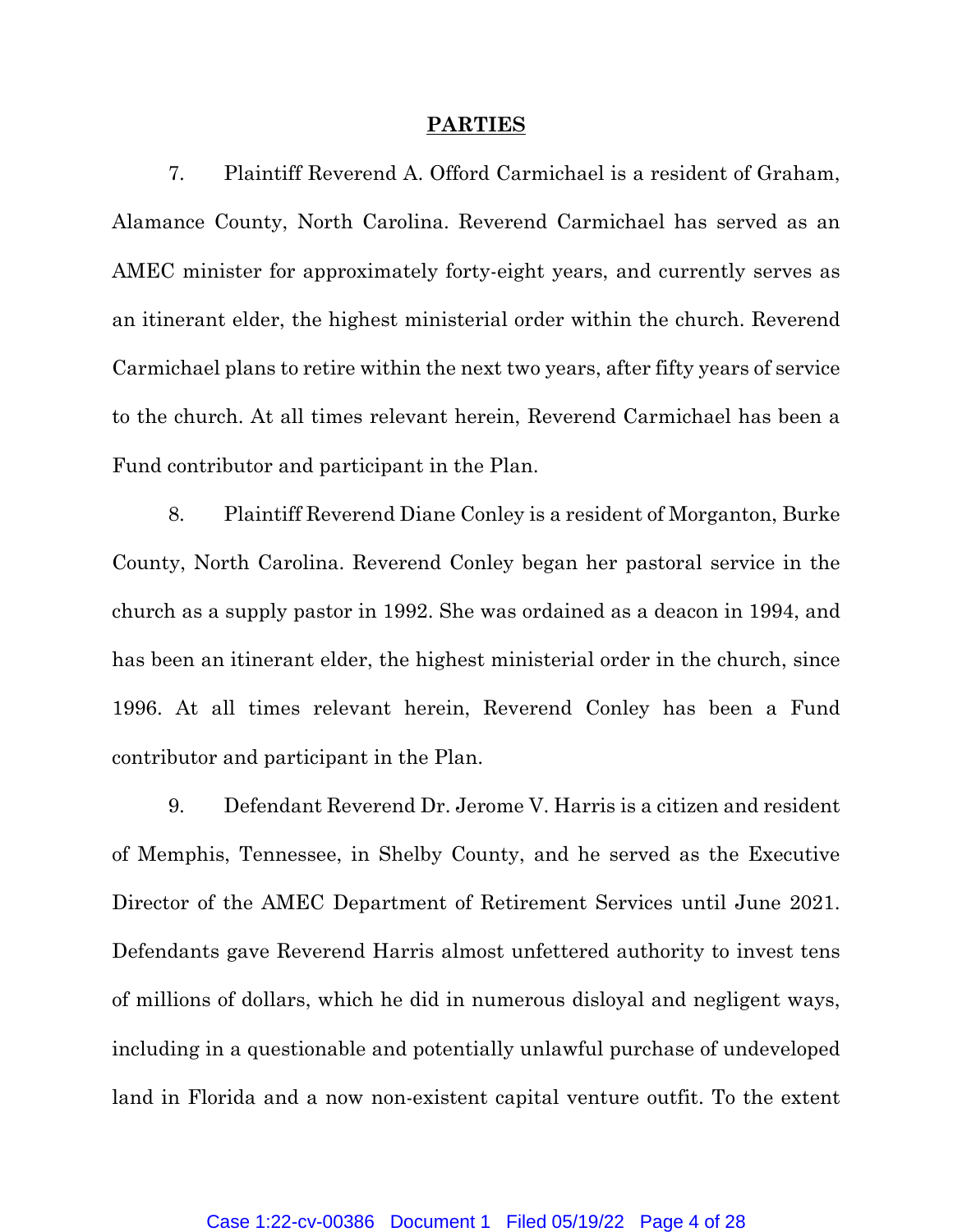ERISA applies to Plaintiffs' claims, Dr. Harris was a named fiduciary of the Plan by reason of being a Trustee within the meaning of ERISA Section  $402(a)(2)$ ,  $29 U.S.C. \S 1102(a)(2)$ . Dr. Harris was further a Plan fiduciary within the meaning of ERISA Section 3(21), 29 U.S.C. § 1002(21)(A), in that he had and exercised discretionary authority and control over Plan management and had and exercised authority and control over the disposition of the Plan's assets.

10. Defendant AMEC, including its Department of Retirement Services, which oversees the Fund, is a corporation organized under the laws of Pennsylvania as a not-for-profit 501(c)(3) corporation. AMEC's principal place of business is in Nashville, Tennessee. The AMEC Department of Retirement Services maintains its principal place of business in Memphis, Tennessee. AMEC is the "Administrator" of the Plan as defined in the Plan's Summary Plan Description and within the meaning of 29 U.S.C. § 1002(16)(A)(i).

11. Defendant African Methodist Episcopal Church Ministerial Retirement Annuity Plan (the "Plan") is an employee pension benefit plan, and is headquartered in Nashville, Tennessee. The Plan is an "employee pension benefit plan" within the meaning of ERISA Section 3(2)(A), 29 U.S.C. §  $1002(2)(A)$ .

12. Defendants John Does 1-10 are affiliates or subsidiaries of

#### Case 1:22-cv-00386 Document 1 Filed 05/19/22 Page 5 of 28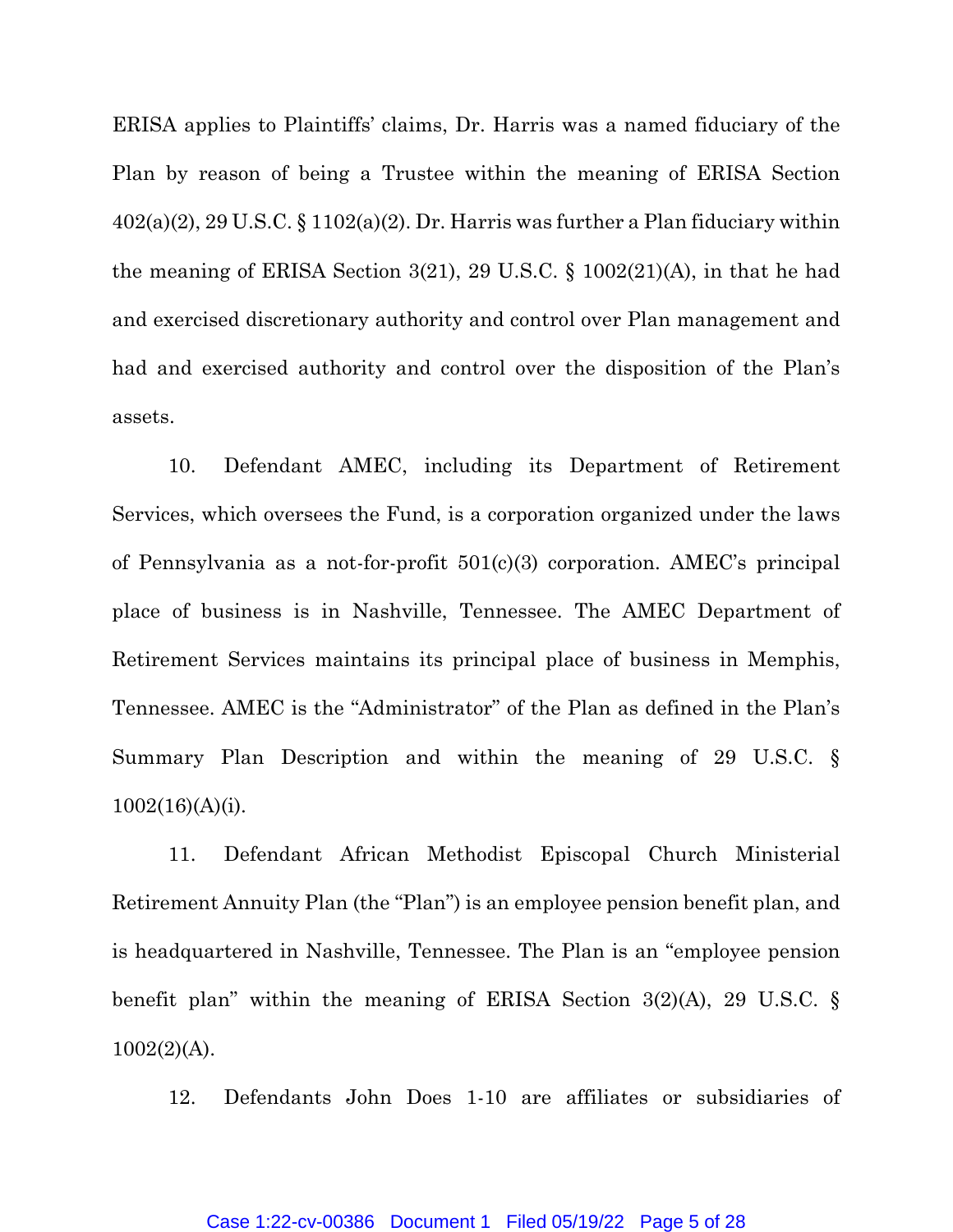Defendants that may be responsible for the conduct alleged herein. Such parties are named in a "John Doe" capacity pending further discovery in this case.

#### **JURISDICTION AND VENUE**

13. This Court has subject matter jurisdiction over Plaintiffs' claims pursuant to 28 U.S.C §§ 1331, 1332(d), and 1367(a), and 29 U.S.C. § 1132(e)(1). The amount in controversy exceeds \$5,000,000, and there are members of the proposed Class who are citizens of a State different from the State of citizenship of at least one of the Defendants.

14. This Court may exercise personal jurisdiction over Defendants because Defendants conduct substantial business in this State, including conducting Fund business within this State, and have engaged in the unlawful practices described herein in this District.

15. Venue is proper in this District under 28 U.S.C. § 1391(b)(2) and 29 U.S.C. §1132(e)(2) because the Plan is administered in this District, a substantial part of the events or omissions giving rise to Plaintiffs' claims occurred in this District, Defendants do business in and/or can be found in this District, and Defendants are subject to the court's personal jurisdiction in this District.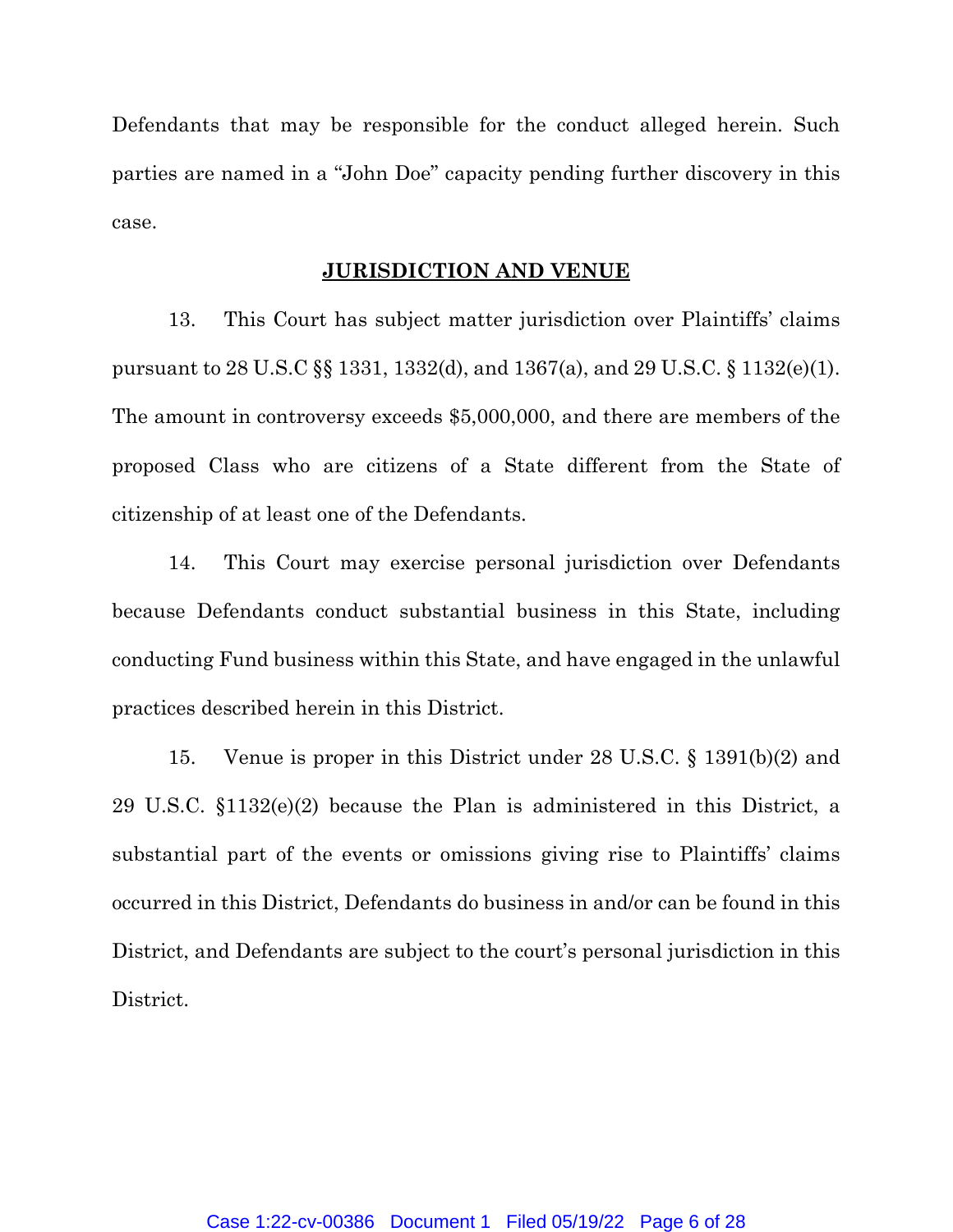## **FACTUAL ALLEGATIONS**

# **I. History of the AMEC**

16. The African Methodist Episcopal ("AME") denomination grew out of the Free African Society, which was established in Philadelphia in 1787.

17. The first member church of AMEC was dedicated in Bethel, Pennsylvania in 1794, and Richard Allen (a founding member of the Free African Society) was made pastor.

18. Allen successfully sued in the Pennsylvania courts in 1807 and 1815 for the right of his congregation to exist as an independent institution.

19. In light of the fact that other Black Methodists in middle Atlantic communities also encountered racism and desired religious autonomy, they met in Philadelphia to form a new Wesleyan denomination, the AME.

20. Prior to the Civil War, the geographical spread of the AMEC was mostly in the Northeast and Midwest, with major congregations established in Philadelphia, New York, Boston, Pittsburgh, Baltimore, Washington, DC, Cincinnati, Chicago, Detroit, and other large cities.

21. The AMEC eventually reached the Pacific Coast in the early 1950's, establishing churches in various cities across California.

22. During the Civil War and Reconstruction, AMEC membership boomed as AME clergy moved into the states of the collapsing Confederacy. By 1880, membership reached 400,000 because of AMEC's rapid spread in the

### Case 1:22-cv-00386 Document 1 Filed 05/19/22 Page 7 of 28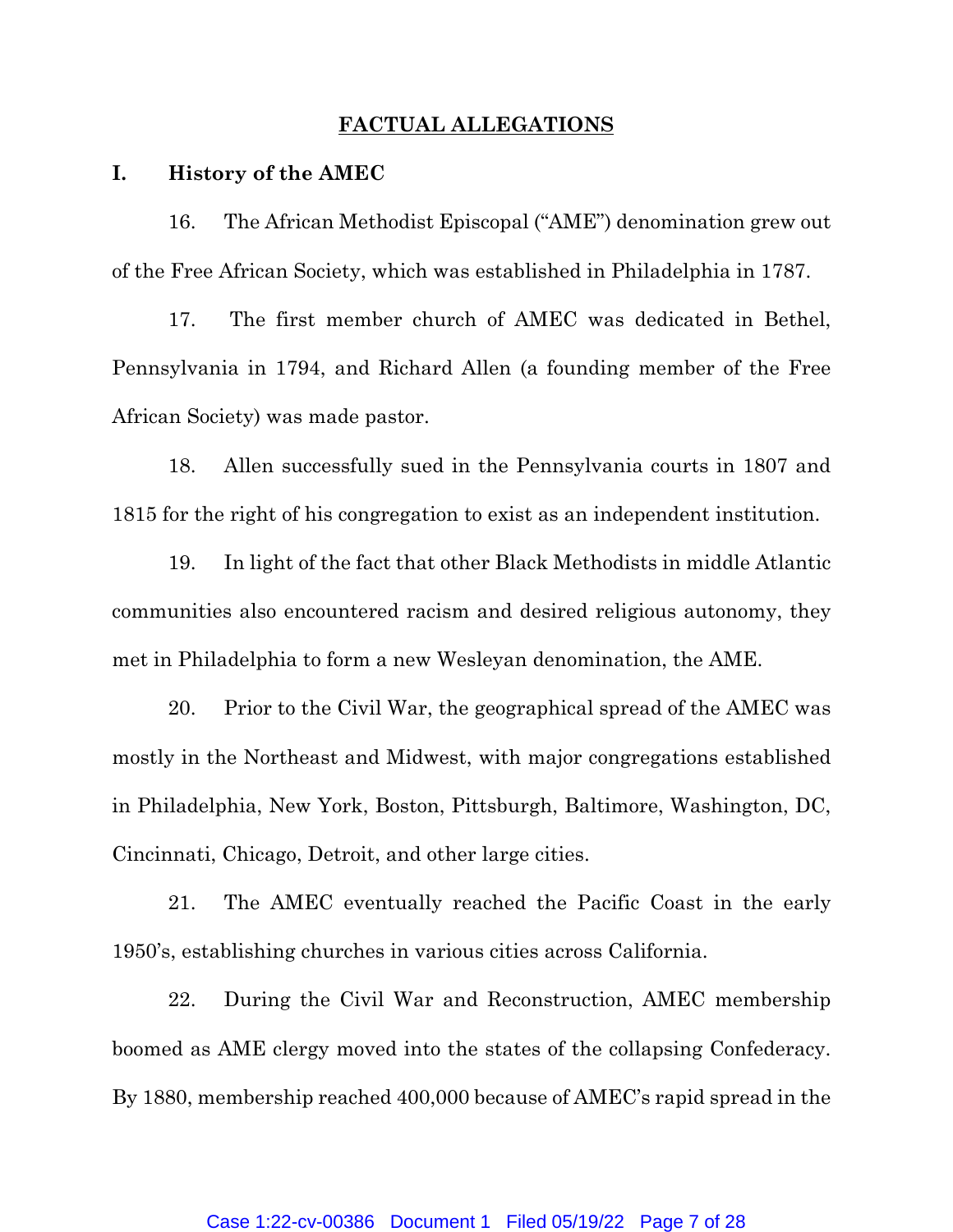South.

23. Today, AMEC has members in 20 Episcopal Districts in 39 countries on 5 continents. The work of the Church is administered by 21 active bishops and nine General Officers who manage departments of the Church.

# **II. AMEC Fund Allegations**

24. Beginning in the mid-1960s, AMEC provided a retirement plan for its eligible employees. The plan required AMEC's ministers, bishops, officers, elders, and other employees of AMEC or AMEC-related educational institutions or programs to enroll.

25. Over a period of decades, the plan evolved, but by January 1, 2003, AMEC had created another plan, a 401(k) plan for eligible employees who wished to contribute to their retirement in this form of investment savings. To contribute, eligible employees reduced their earned compensation and directed their earnings to the 401(k) plan.

26. Upon information and belief, AMEC consolidated the various governing documents of its historical plan into one organized retirement investment plan document. The resultant retirement plan is believed to be currently named the "African Methodist Episcopal Church Ministerial Retirement Annuity Plan." This combined retirement plan is the operative Plan at issue in this case.

27. Upon information and belief, the Plan is inclusive of all salaried

#### Case 1:22-cv-00386 Document 1 Filed 05/19/22 Page 8 of 28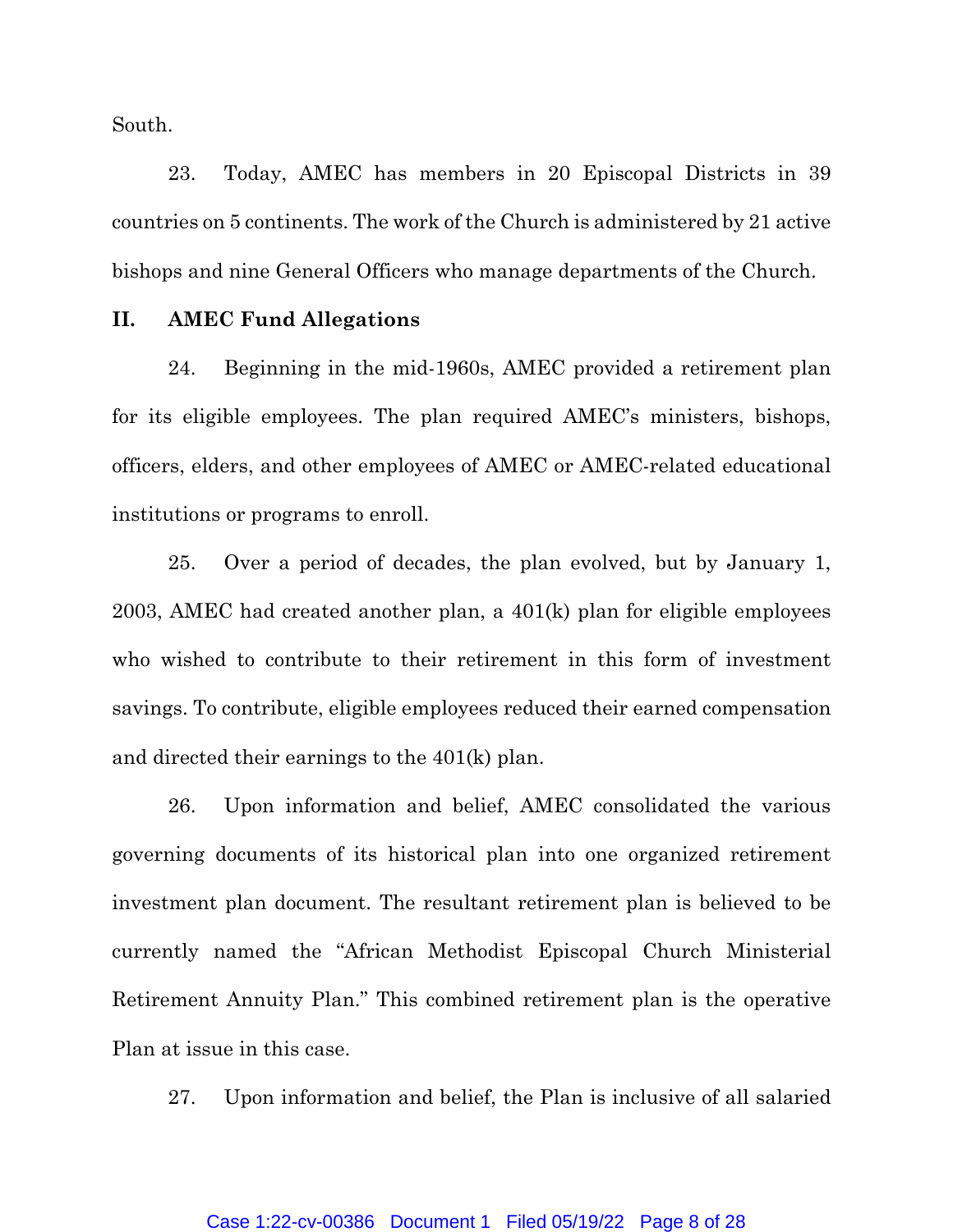employees of AMEC, except for "Excluded Employees," as defined in the Plan.

28. The only known Plan Document and Summary Plan Description, as well as other written communications to the Church's clergy and employees, all state that the Plan is an ERISA plan and therefore is to be operated in full compliance with ERISA. However, whether the Plan is actually subject to ERISA is unknown at this time, and therefore Plaintiffs assert alternative claims for relief under both the common law and under ERISA.

29. In any event, because of the Defendants' representations, the Defendants are bound to operate the Plan in accordance with ERISA's requirements, even if a claim cannot be brought directly under ERISA. In other words, regardless of whether ERISA actually applies, Defendants are fiduciaries and parties-in-interest of the Plan within the meaning of ERISA, and are required to act with the utmost prudence and solely in the interest of the Plan's participants when making decisions with respect to Plan management and investments.

30. Defendants breached their common law fiduciary duties, as well as their fiduciary duties under ERISA, to Plaintiffs with respect to their disloyal and imprudent management of the Plan.

# **III. Misappropriation and Mismanagement of the Plan**

31. Since approximately 2002, Defendant Reverend Jerome V. Harris was the person in charge of management of the Plan's assets.

#### Case 1:22-cv-00386 Document 1 Filed 05/19/22 Page 9 of 28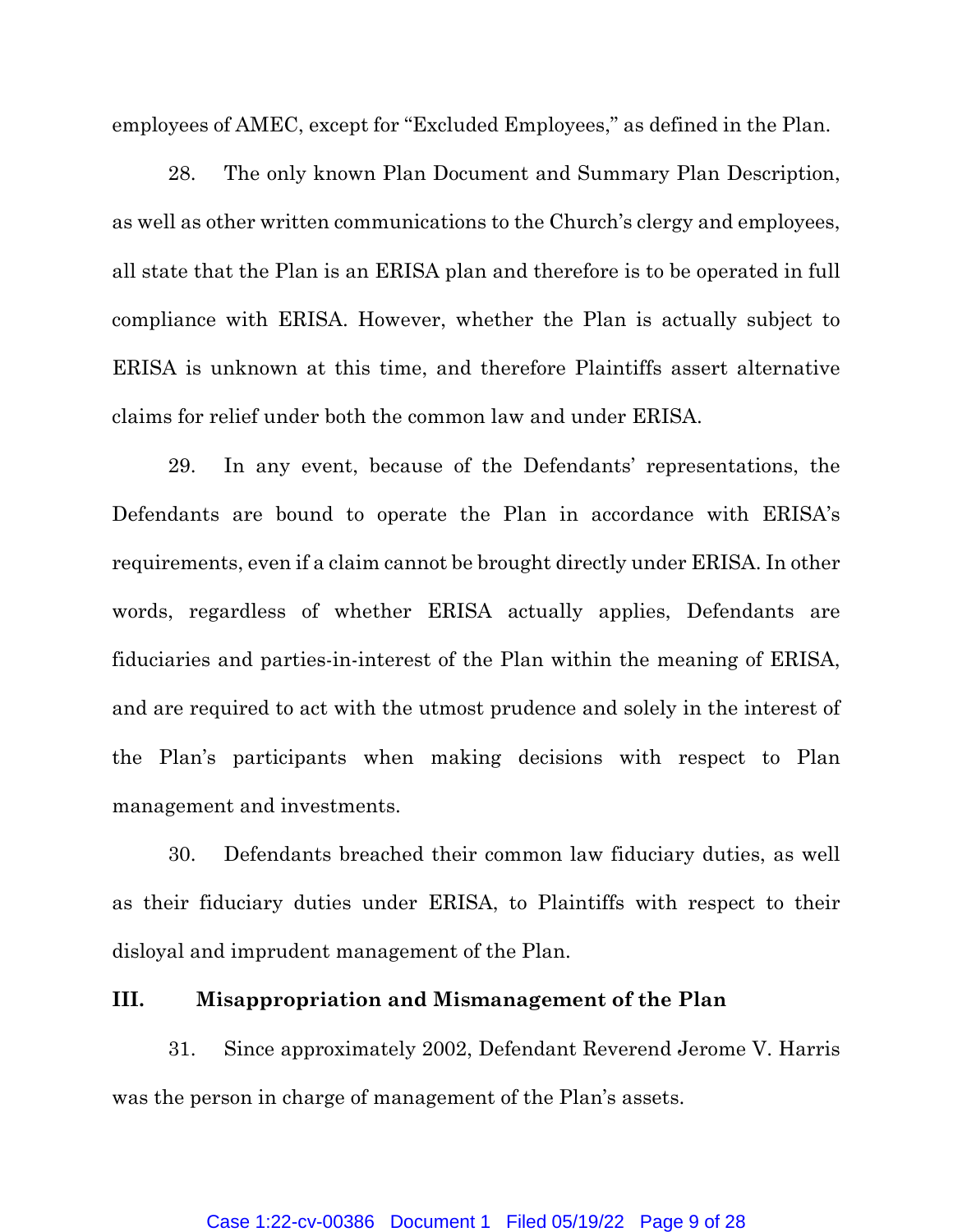32. At all times relevant, Defendant Harris acted as Trustee of the Plan, making investment decisions and taking action with the approval and authority of the directors of AMEC and the Plan.

33. Both AMEC (by and through its representatives), and the thirdparty administrators, failed to engage in proper oversight over Rev. Harris and his investment decisions. Further, as alleged below, the Plan's third-party administrators failed to ever do a proper audit, as they should have.

34. Throughout the early 2000s and until the relevant time period, Defendant Harris would routinely publish written materials and present at conferences on the condition of the Plan funds and its investments.

35. The AME Church established a "General Board" in 1956 to guide the AME Church. The General Board Orientation Handbook, issued for each four-year period between the Church's Quadrennial Sessions, requires (among many other things) the General Board to hire an auditor to conduct an annual audit of the Department, including with respect to the contributions and investments in the Plan.

36. At the July 2016, 50th Quadrennial Session General Conference of the AME Church, Defendant Harris as Executive Director of the Department of Retirement Resources reported on the status of the Plan. In his presentation, Dr. Harris reported that as of fiscal year end 2015, the Plan had a total value of \$113,388,374.50 and as of the fiscal year end 2016 it had grown to

#### Case 1:22-cv-00386 Document 1 Filed 05/19/22 Page 10 of 28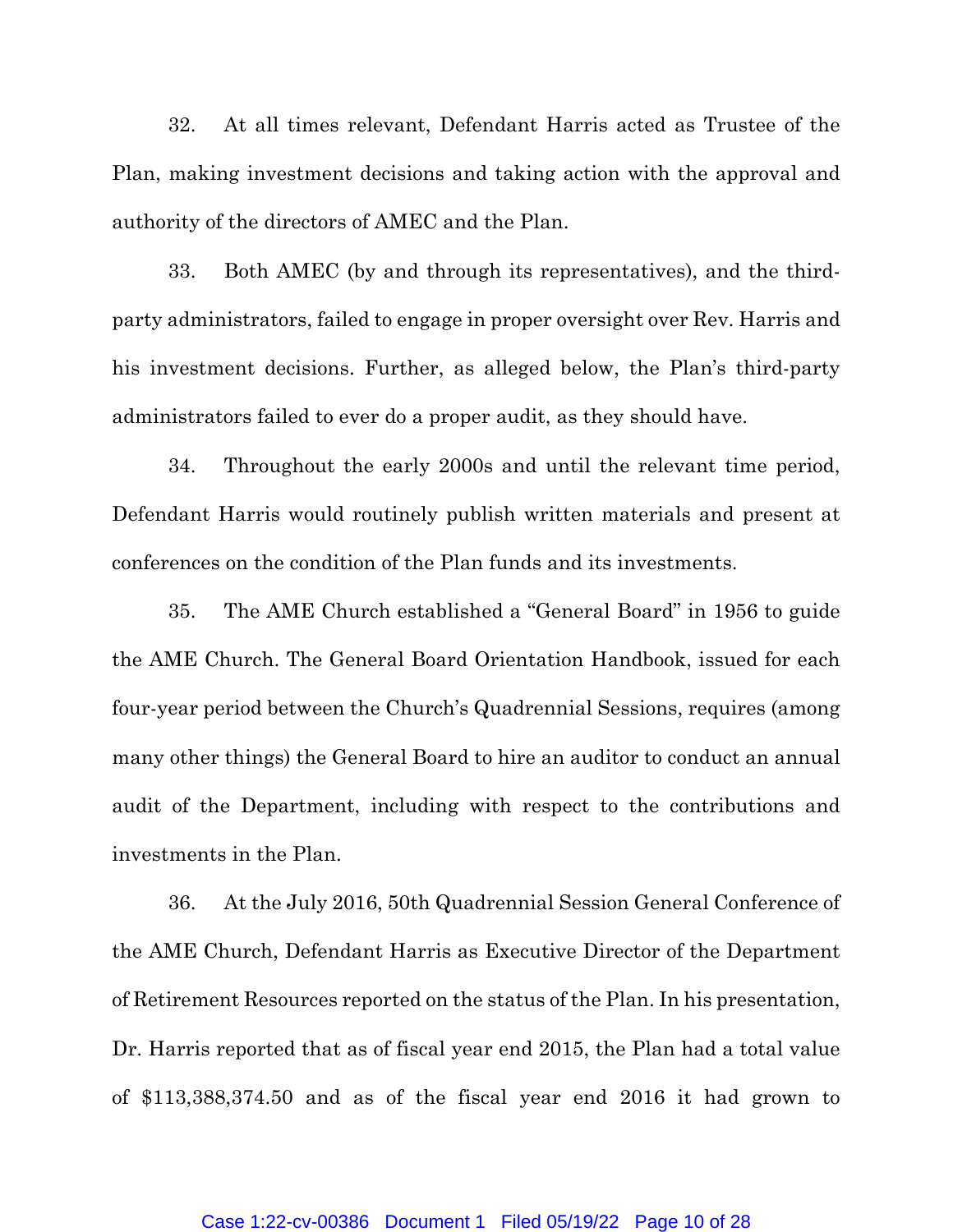#### \$117,521,777.23.

37. In 2017, Defendant Harris again reported on the financial condition of the Plan. In so doing, he represented steady and continual growth in Plan assets between 2012 and 2017.

38. In his overview, Dr. Harris stated that the last twelve months had been a time of turmoil and uncertainty, which had an impact on the financial markets both in the United States and globally. He further stated that it was because of this uncertainty and market instability that the Department "has continued to adhere to a conservative investment strategy which has been in place since 2001. It is a strategy that has resulted in the continuous and consistent growth of the AMEC Ministerial Retirement Annuity Plan portfolio as reflected in the following pages of this report." The report indicated that as of fiscal year end 2017 the Plan portfolio total value was \$119,800,961.03. The audit of the Department of Retirement Services for 2016-2017 stated that "Symetra Financial and Retirement Services Company" is the investment company through which Plan annuity investments are purchased. The audit states that "[a]s of March 31, 2017 and 2016, the total account balances of annuities held and invested on behalf of the clergy servants and full time employees of the African Methodist Episcopal Church was \$119,801,000 and \$117,522,000."

39. While Defendant Harris' representations often attempted to

### Case 1:22-cv-00386 Document 1 Filed 05/19/22 Page 11 of 28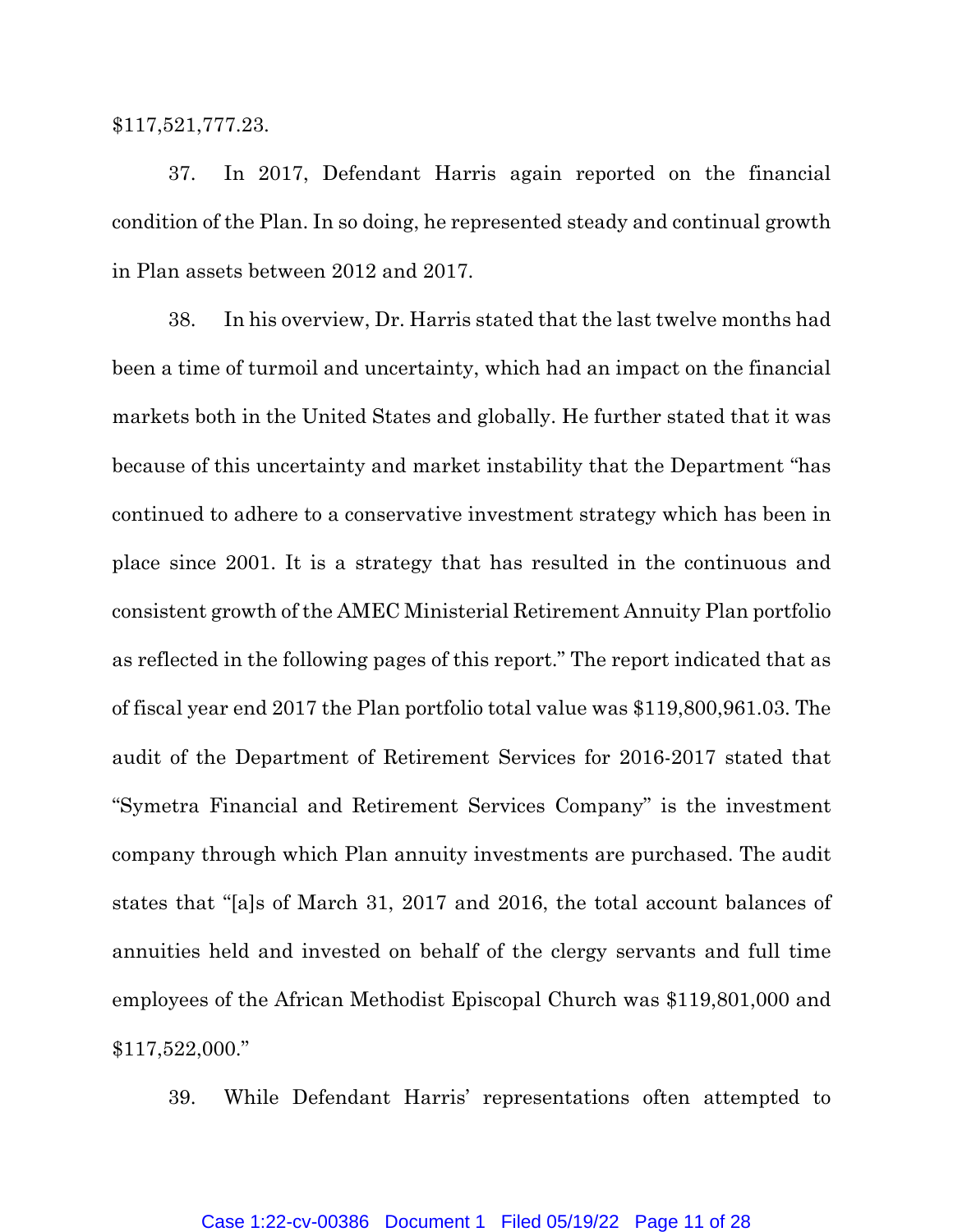reassure Plaintiffs that their funds were being invested in a conservative, protected manner, later disclosures have revealed that AMEC and the thirdparty administrators it had hired to help oversee and administer the Fund have failed to properly oversee or manage the funds invested by Plaintiffs and the putative Class into the Plan.

40. More specifically, subsequent communications revealed that of the approximately \$120,000,000 in assets invested into the Plan (and/or which were purportedly held in conservative investment funds and portfolios), a substantial portion, and potentially \$80,000,000 to \$90,000,000, has been unaccounted for and/or inappropriately invested.

41. Details of imprudent, illogical, and risky investments of Plan assets followed, indicating that AMEC and the Plan management failed to adequately protect the interests of the Plaintiffs and their retirement savings. The recent, backwards-looking audits and interest in investigating the safety of the Plaintiffs' retirement funds has come too late.

42. For example, on January 31, 2022, a meeting of the General Board confirmed that the Plan had, in fact, lost well over half of its value, and potentially up to two-thirds, with the exact amount unknown.

43. Defendants' high-risk, speculative, and imprudent investments included investments in Motorskill Ventures, a now-defunct Texas investment firm. Upon information and belief, losses arising from this

### Case 1:22-cv-00386 Document 1 Filed 05/19/22 Page 12 of 28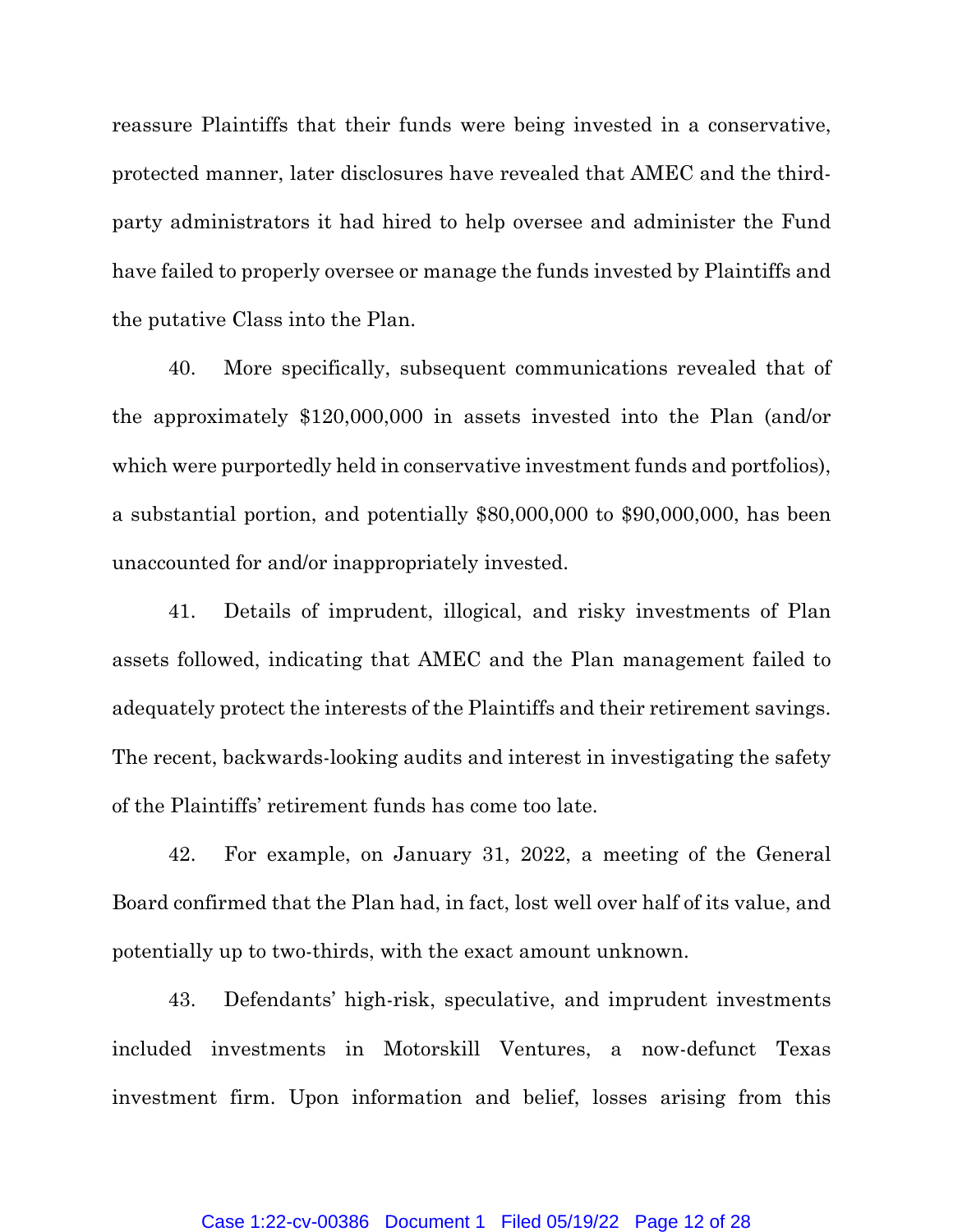investment exceed \$80 million.

44. Another imprudent investment includes investments in undeveloped real estate in Key Marco, Florida.

45. Defendant Harris' and the AMEC and Plan directors' actions failed to reasonably or reliably protect the interest of the Plaintiffs in their investments.

46. As alleged above, tens of millions of dollars of the Plaintiffs' retirement funds have been disastrously put into speculative and unsafe investments, and even what was invested in safer investment vehicles generated returns that were woefully below the industry standard. These breaches of fiduciary duty harmed the Plaintiff and the putative class.

47. Defendant Harris was eventually removed from his position.

### **SPECIFIC ALLEGATIONS**

48. At all times relevant herein, Plaintiff Reverend Carmichael has been a Fund contributor and Plan participant. As a result of Defendants' acts and omissions, Reverend Carmichael has suffered financial loss. In particular, Reverend Carmichael's most recent account statement for the period April 1, 2021 through June 31, 2021, showed an account balance of \$107,989.04. Reverend Carmichael has not received a statement since that time. As of May 19, 2022, however, the online portal that he uses to access his account shows a balance of \$32,442.24.

### Case 1:22-cv-00386 Document 1 Filed 05/19/22 Page 13 of 28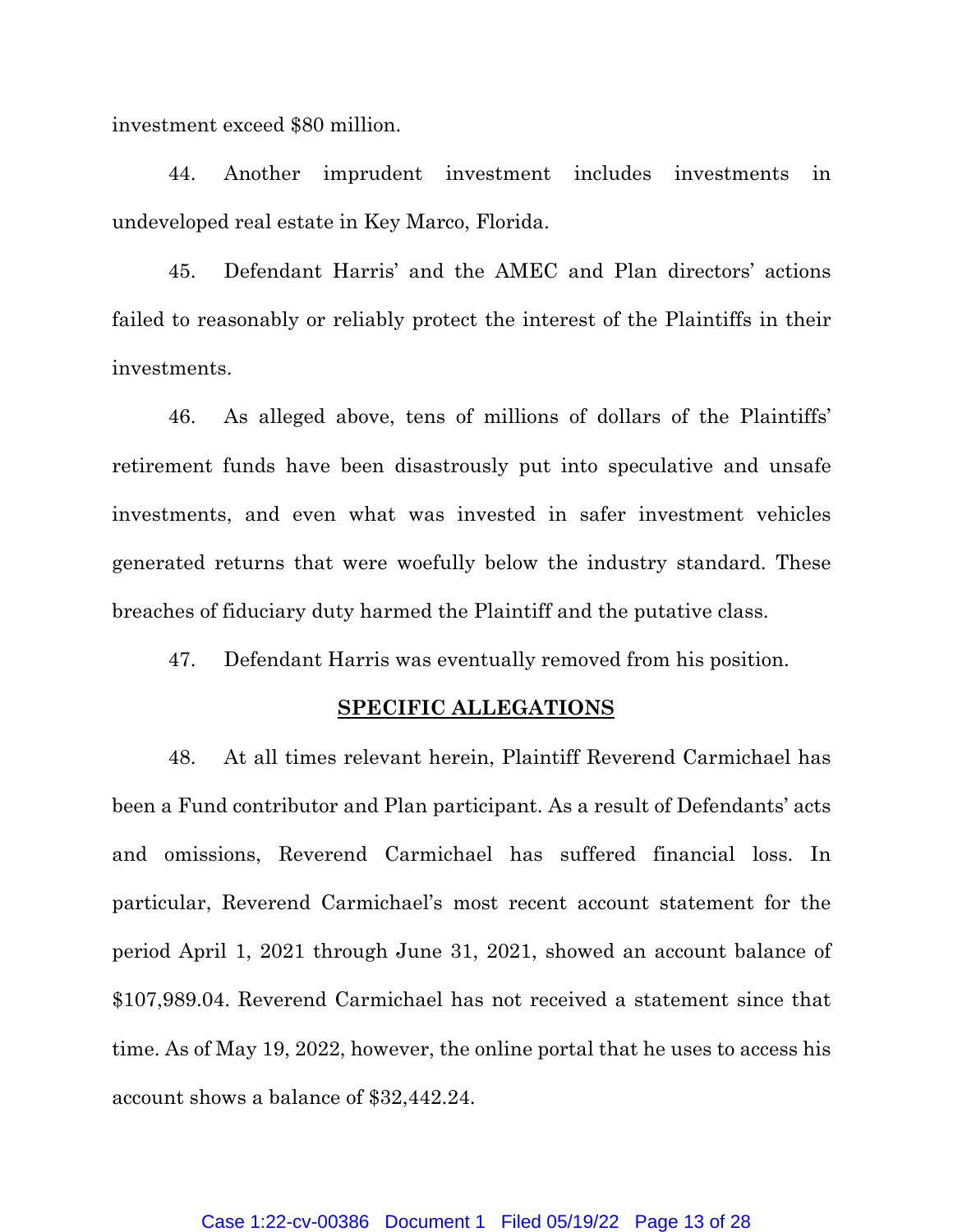49. At all times relevant herein, Plaintiff Conley has been a Fund contributor and Plan participant. As a result of Defendants' acts and omissions, Reverend Conley has suffered financial loss. Reverend Conley's most recent account statement for the period April 1, 2021 through June 31, 2021, showed an account balance of \$34,251.90. Reverend Conley has not received a statement since that time, but based on publicly available information, including Defendants' disclosures, she reasonably believes that her balance is now substantially less than that amount.

50. On or about September 14, 2021, Defendant AMEC sent letters from the Fund to Plaintiffs, notifying them and other Plan participants that disbursements would be temporarily paused while the Fund was audited due to a change in leadership. The letter stated that this audit would take 4-6 weeks. The letter also stated, however, that contributions would "still be received" during the audit.

51. On about November 9, 2021, Defendant AMEC sent a second letter to Plaintiffs stating that the audit was not finished and therefore disbursements could not be made.

52. In December 2021, at a General Board Meeting, Defendant AMEC's Commission on Retirement Services provided an update on its investigation of financial irregularities related to certain investments managed by AMEC's Department of Retirement Services. In a subsequent

### Case 1:22-cv-00386 Document 1 Filed 05/19/22 Page 14 of 28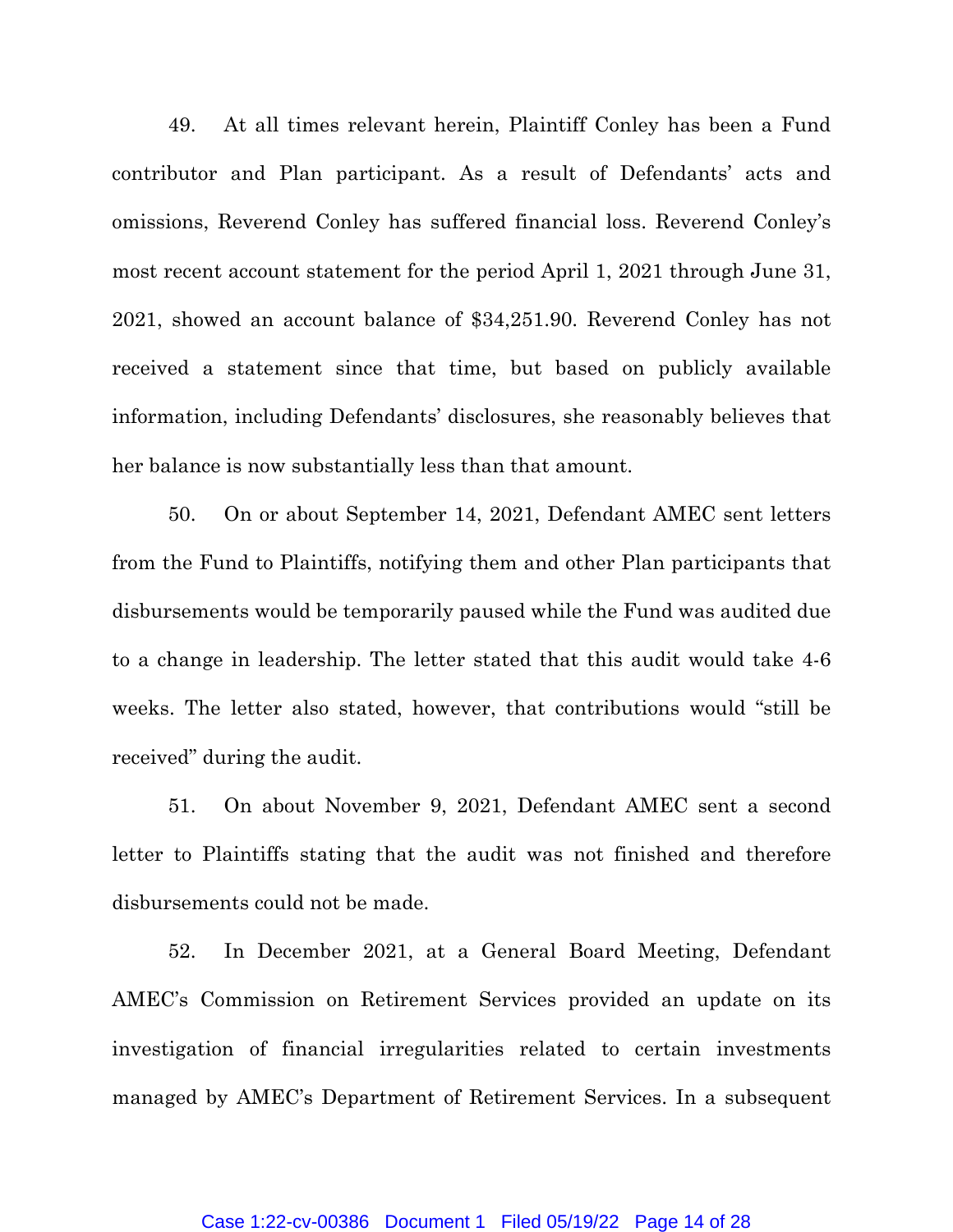communication to Reverend Carmichael, and, upon information and belief, other Fund participants, Defendant AMEC wrote, "[w]e also want to be clear: this issue impacts every fund participant[.]"

53. AMEC ministers and employees, like Plaintiffs, have suffered significant financial loss as a result of Defendants' acts and omissions. Further, they are now being told by AMEC that their retirement funds may be as much as 70 percent lower than was represented in June 2021. Even the June 2021 statements likely concealed years of disastrous returns that were far below even conservative rates of return that should have been obtained by the Fund had Defendants been properly adhering to their fiduciary duties they owed Plaintiffs and the putative Class members.

## **CLASS ACTION ALLEGATIONS**

54. Plaintiffs bring this action individually and as a class action pursuant to Fed. R. Civ. P. 23(a), 23(b)(2), and 23(b)(3) seeking injunctive and monetary relief for Defendants' misconduct, as alleged herein.

# **A. Class Definition**

55. Plaintiffs bring this action on behalf of the following class:

All persons residing in the United States who are participants in the African Methodist Episcopal Church Ministerial Retirement Annuity Plan, and all persons residing in the United States who are beneficiaries entitled to benefits under the African Methodist Episcopal Church Ministerial Retirement Annuity Plan.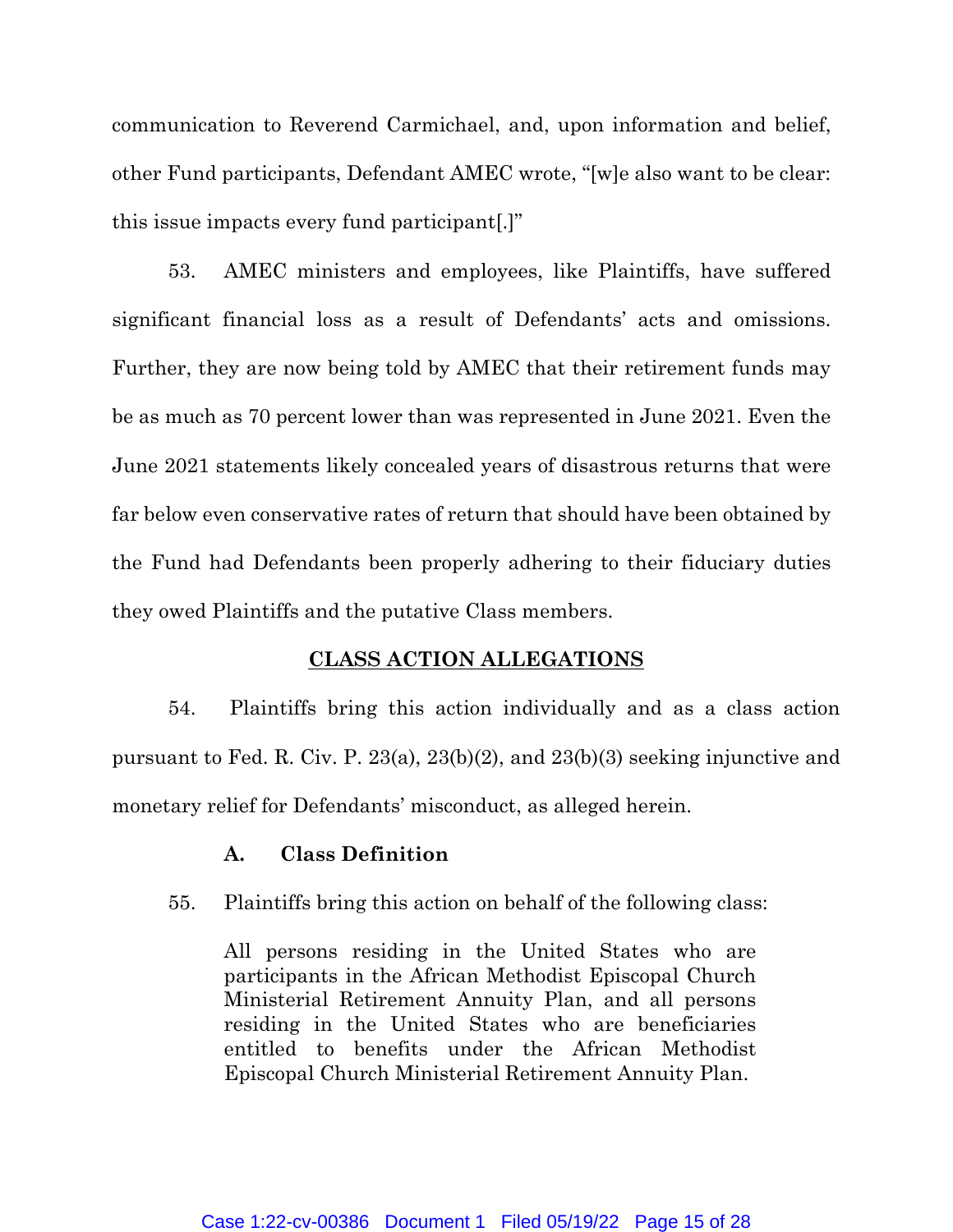56. Plaintiffs reserve the right to amend the Class definition if discovery and further investigation reveal that the Class should be expanded, divided into subclasses under Rule 23(c)(5), or modified in any other way.

57. Plaintiffs are members of the Class they seek to represent.

58. The misconduct challenged herein has been and is continuing in nature.

## **B. Rule 23(a) and Rule 23(b)(3) Requirements**

### **1. Numerosity**

59. There are thousands of members of the proposed Class, who are geographically located throughout the United States.

60. Upon information and belief, there are over 5,000 Plan participants impacted by the factual allegations contained in this Complaint.

61. The precise number of class members is currently unknown to Plaintiffs but is easily identifiable through Defendants' corporate records.

62. The number of Plaintiffs is so numerous that joinder of all members is impracticable.

63. The identification of Class members is ascertainable through Defendants' maintained records.

# **2. Commonality**

64. The prosecution of the claims herein will require the adjudication of numerous questions of law and fact common to the Class. The common

### Case 1:22-cv-00386 Document 1 Filed 05/19/22 Page 16 of 28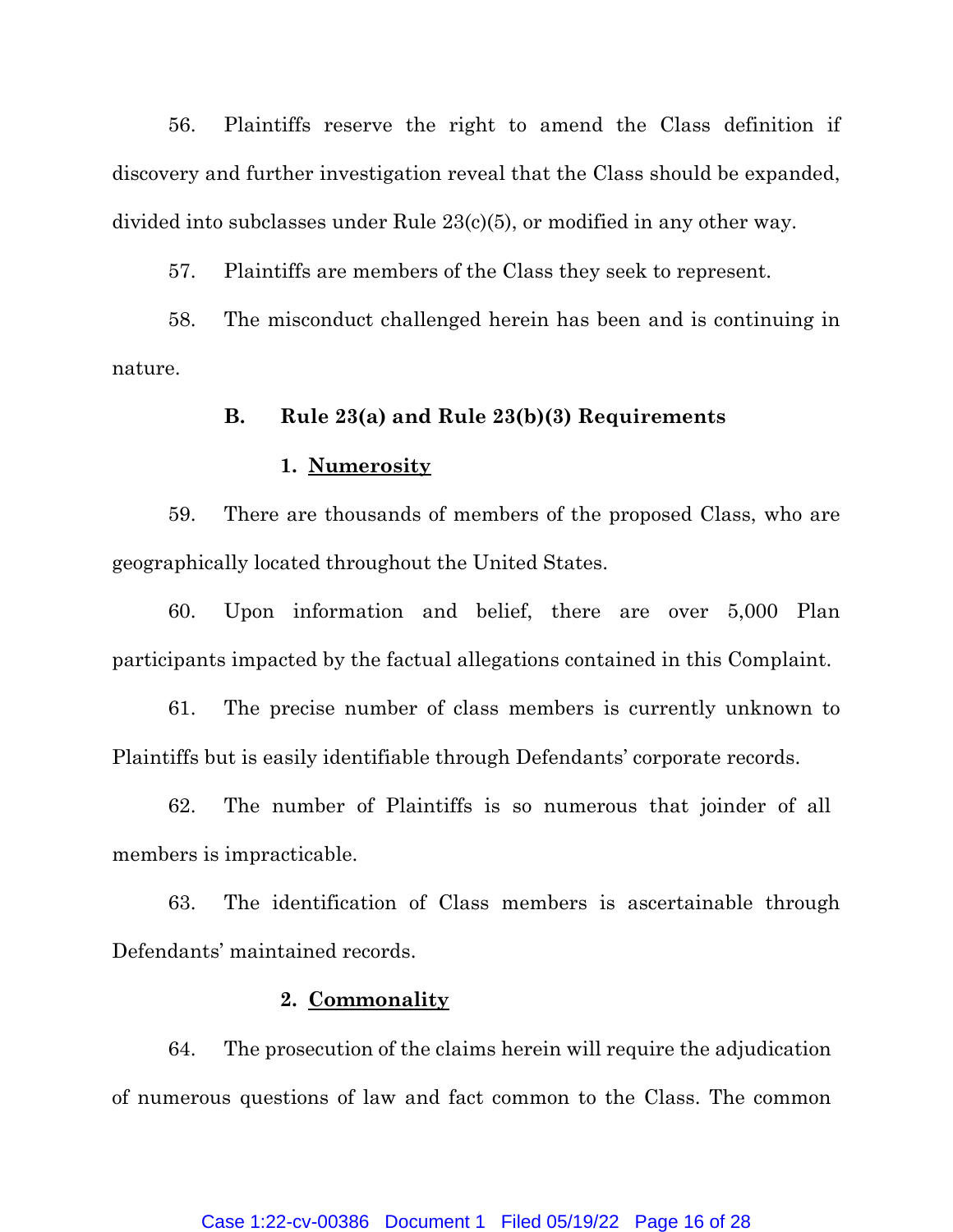questions of law and fact predominate over any questions affecting only individual Class members. The common questions include:

- a. Whether the Defendants breached their fiduciary duties to the ministers and other AMEC employees that participated in the AMEC's retirement plan;
- b. Whether the Defendants were negligent in failing to perform adequate due diligence in relation to the Fund;
- c. Whether and to what extent Plaintiffs were damaged by the Defendants' misconduct challenged herein;
- d. The appropriate measure of damages to which the Plaintiffs are entitled; and,
- e. Whether the Plaintiffs are entitled to an accounting of the Fund.

# **3. Typicality**

65. All Class members were subject to the same misconduct as alleged

herein, and their injuries and claims arise out of the same wrongdoing.

# **4. Adequacy of Representation**

66. Plaintiffs are adequate representatives of the Class.

67. Plaintiffs' interests are coextensive with those of the members of the proposed Class. Plaintiffs are willing and able to represent the proposed Class fairly and vigorously.

68. Plaintiffs have no interests antagonistic to, or in conflict with, the other Class members, and will fairly and adequately protect the interests of the Class.

## Case 1:22-cv-00386 Document 1 Filed 05/19/22 Page 17 of 28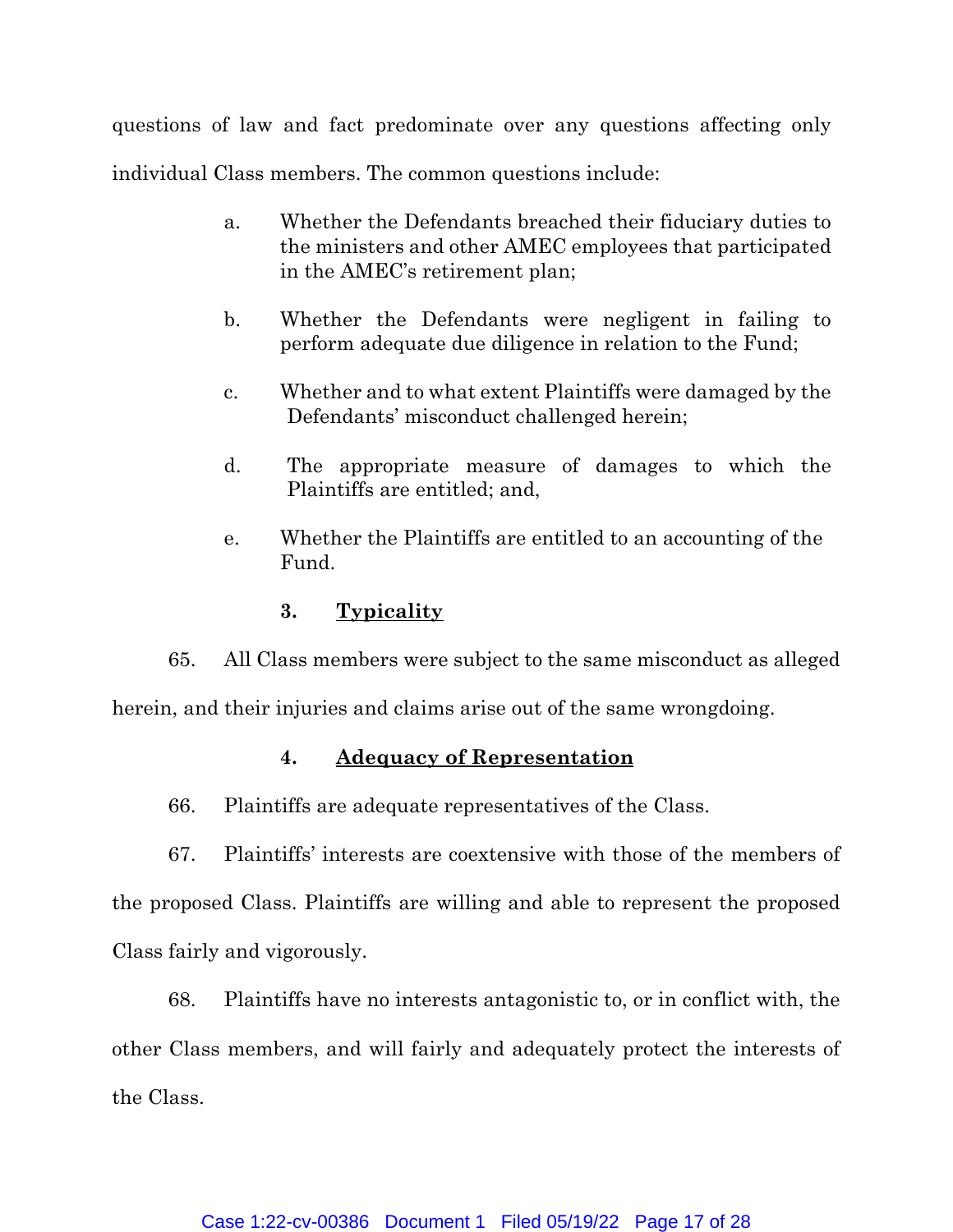69. Plaintiffs have retained counsel highly skilled in complex litigation and who are qualified, experienced, and able to conduct this litigation.

## **5. Predominance & Superiority**

70. A class action is superior to other available methods for the fair and efficient adjudication of the controversy.

71. Class action treatment will permit a large number of similarly situated persons to prosecute their common claims in a single forum simultaneously, efficiently, and without the unnecessary duplication of efforts and expense that numerous individual actions engender.

72. The prosecution of separate actions by individual members of the Class would create a risk of inconsistent and/or varying adjudications with respect to the individual members of the Class.

73. AMEC has acted on grounds generally applicable to Plaintiffs and the proposed Class by mismanaging the Fund's investments.

74. AMEC has acted or refused to act on grounds generally applicable to Plaintiffs and the proposed Class.

## **6. Injunctive Relief**

75. Injunctive relief is also sought in this case. Entitlement to injunctive relief flows directly and automatically from Defendants' breach of their fiduciary duty. In turn, entitlement to injunctive relief forms the factual and legal predicate for the monetary and non-monetary remedies for

#### Case 1:22-cv-00386 Document 1 Filed 05/19/22 Page 18 of 28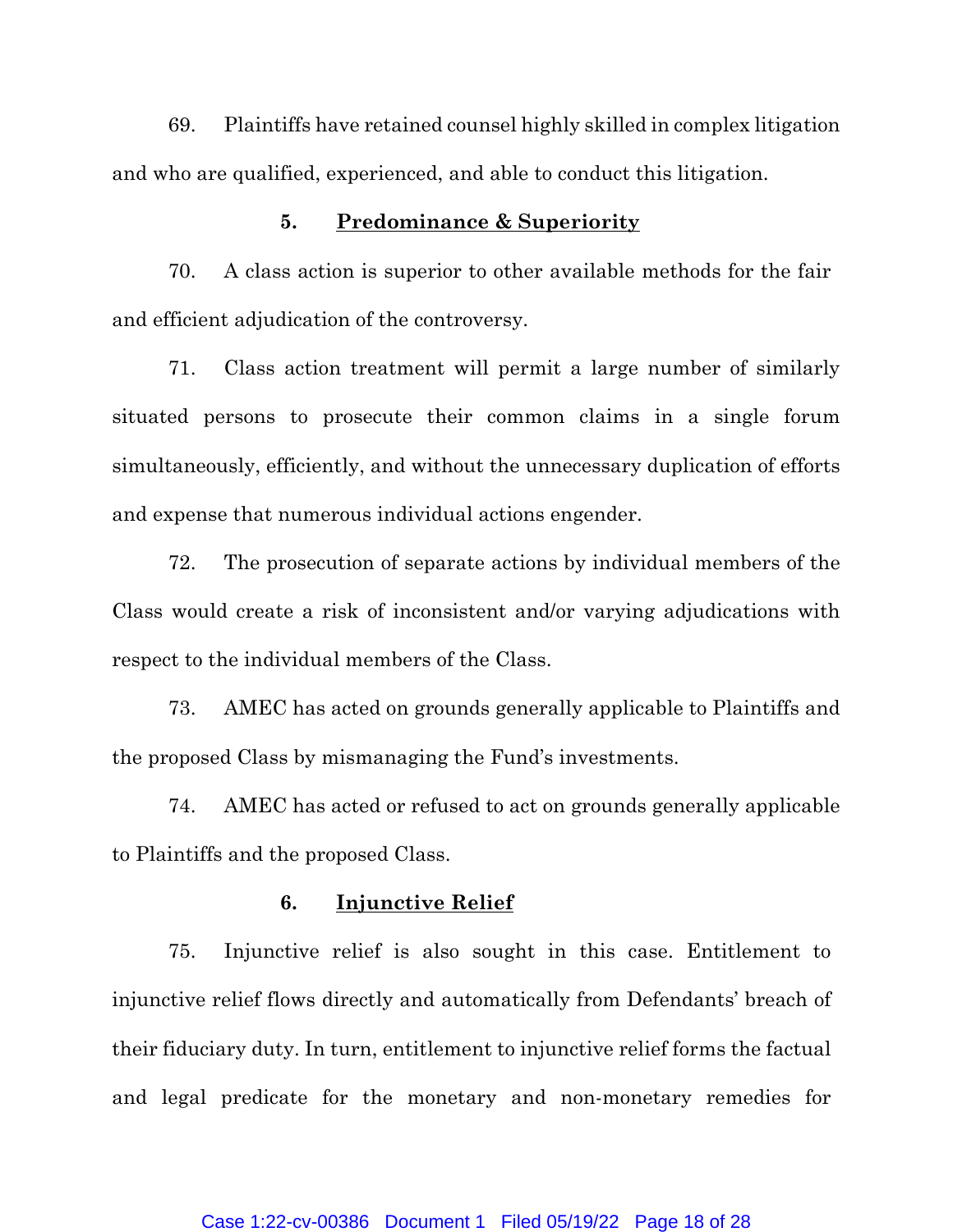individual losses caused by Defendants' breaches of fiduciary duty and negligent conduct.

## **CLAIMS FOR RELIEF**

# **COUNT I (BREACH OF FIDUCIARY DUTY) (On behalf of Plaintiffs and Members of the Class)**

76. Plaintiffs reallege and incorporate by reference the allegations contained in paragraphs 1-75 as if fully set forth herein.

77. Plaintiffs brings this claim against all Defendants.

78. The Defendants had substantial discretion and control over the Plaintiffs' and other Class members' retirement funds (including the investment of such funds) and communications with Plaintiffs and other Class members.

79. This discretion and control gave rise to fiduciary duties of loyalty and care on the part of each Defendant to Plaintiffs and other Class members. Also, the Defendants represented that the Plan was subject to ERISA, which imposes fiduciary duties on the Defendants, so that even if ERISA does not apply, the Defendants owed the fiduciary duties recognized by ERISA.

80. The Defendants occupied a superior position over Plaintiffs and other Class members with respect to their management and control over Plaintiffs and other Class members' retirement funds.

81. The Defendants' superior position necessitated that Plaintiffs and

### Case 1:22-cv-00386 Document 1 Filed 05/19/22 Page 19 of 28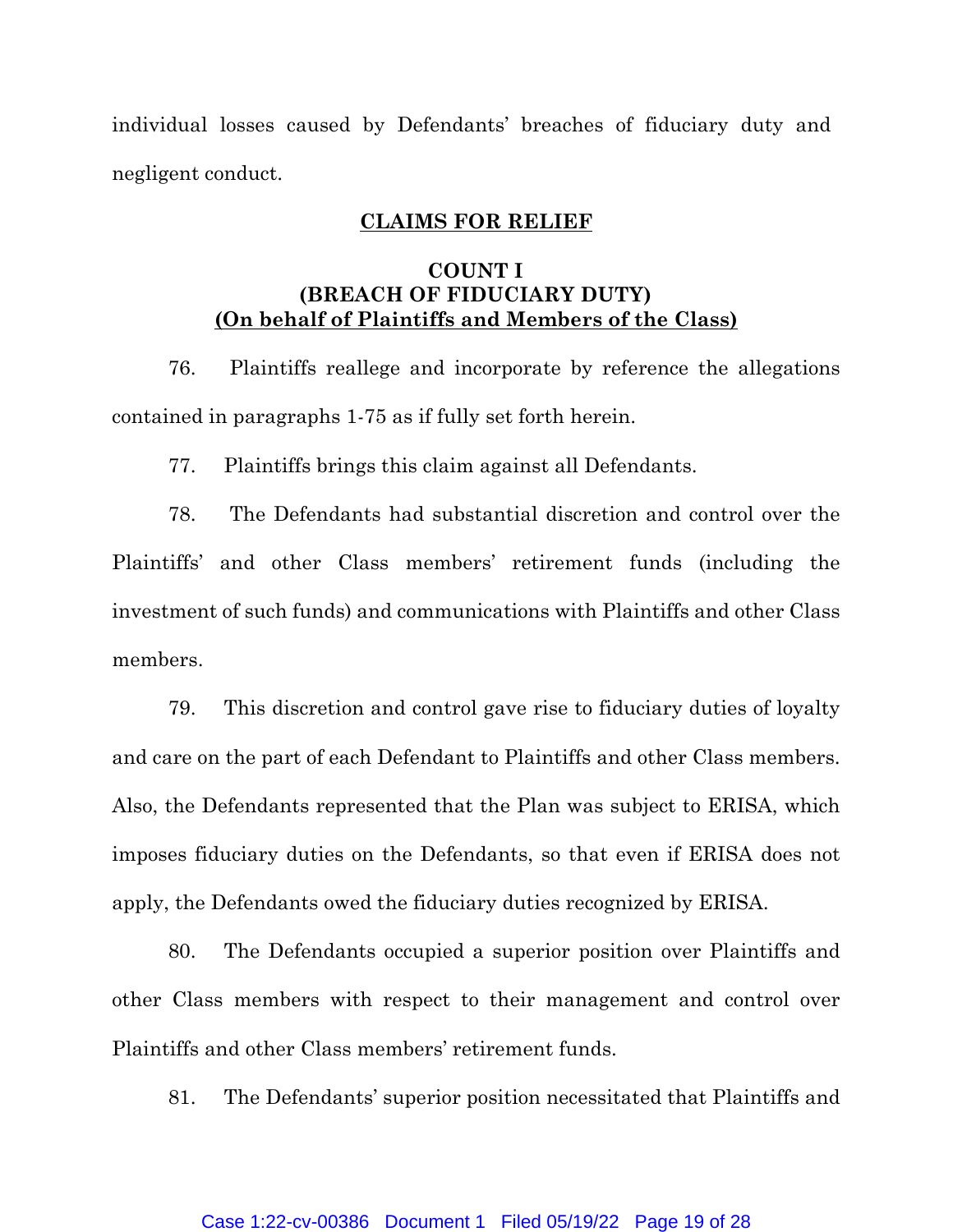other Class members repose trust and confidence in the Defendants to fulfill their duties, and Plaintiffs and other Class members reposed such trust by investing in the Funds.

82. As managers and professional advisors of the Fund, Defendants owed fiduciary duties to the Plaintiffs and other Class members.

83. The Defendants breached their fiduciary duties to Plaintiffs and other Class members by failing to adequately manage the Fund.

84. Plaintiffs and other Class members have been damaged as a proximate result of Defendants' breaches of fiduciary duty and are entitled to damages, and appropriate equitable relief, including accounting.

# **COUNT II (NEGLIGENCE) (On behalf of Plaintiffs and Members of the Class)**

85. Plaintiffs reallege and incorporate by reference the allegations contained in paragraphs 1-75 as if fully set forth herein.

86. Plaintiffs bring this claim against all Defendants.

87. The Defendants had a special relationship with Plaintiffs and other Class members that gave rise to a duty to exercise due care in the management of their assets invested in the Fund.

88. The Defendants knew or should have known that Plaintiffs and other Class members were relying on the Defendants to manage the investments entrusted to the Fund with reasonable care, and Plaintiffs and

### Case 1:22-cv-00386 Document 1 Filed 05/19/22 Page 20 of 28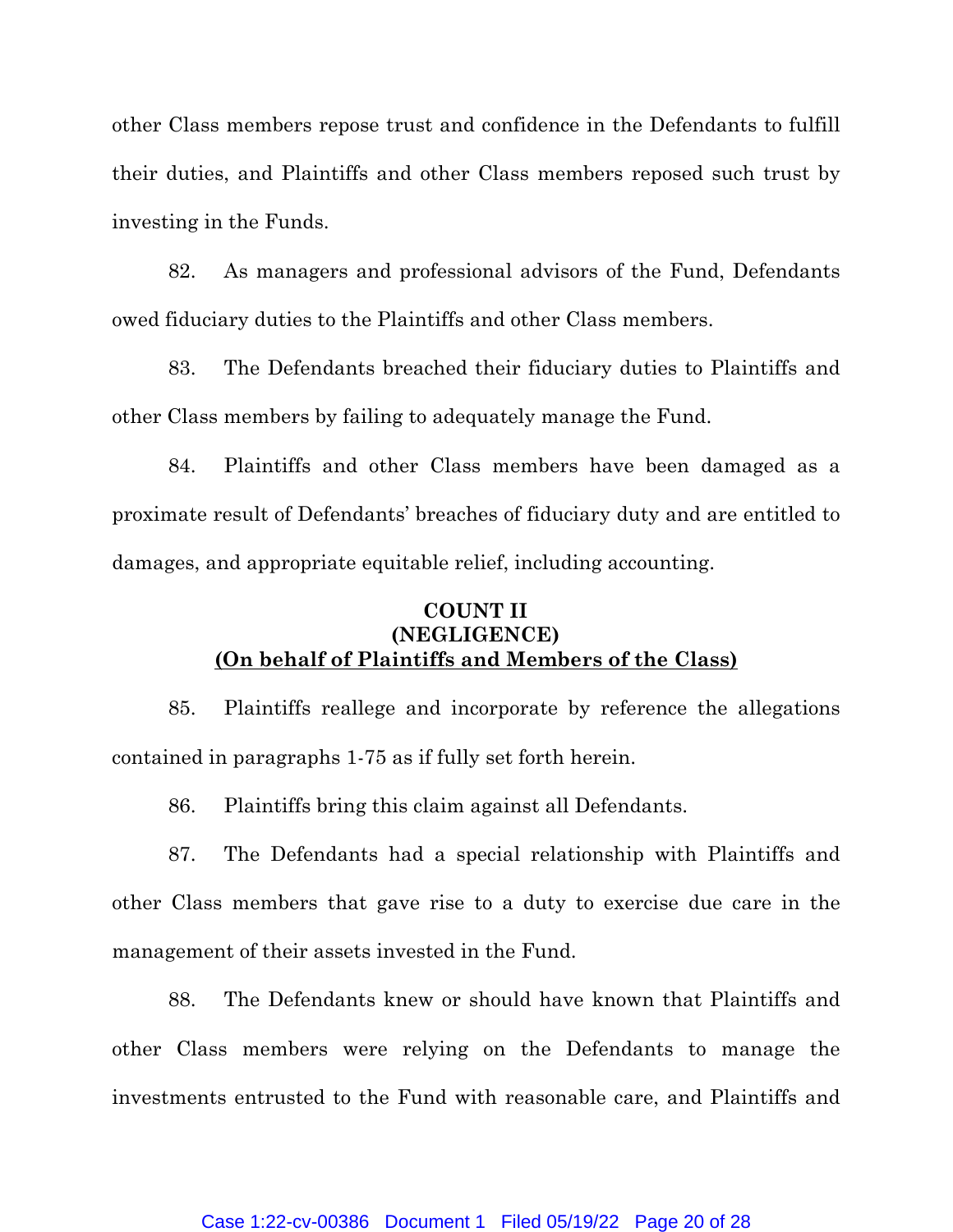other Class members did reasonably and foreseeably rely on the Defendants to exercise such care by entrusting assets to the Fund.

89. The Defendants failed to exercise due care and thereby injured Plaintiffs and other Class members.

90. The Defendants failed to exercise the degree of prudence, caution, and good business practice required of persons who obtain and manage retirement funds.

91. The Defendants also failed to perform adequate due diligence and monitoring with respect to the Fund and its investments.

92. If the Defendants had not been negligent, they would have discovered that Plaintiffs and other Class members had lost a substantial portion of their retirement funds.

93. As a proximate and foreseeable result of Defendants' negligence, Plaintiffs and other Class members have been damaged.

94. By reason of the foregoing, the Defendants are jointly and severally liable to Plaintiffs and other Class members.

# **COUNT III (IN THE ALTERNATIVE, BREACH OF FIDUCIARY DUTIES FOR FAILING TO PRUDENTLY AND LOYALLY SELECT, RETAIN AND MONITOR PLAN INVESTMENTS IN VIOLATION OF ERISA SECTION 404, 29 U.S.C. § 1104) (On Behalf of Plaintiffs and Other Class Members)**

95. Plaintiffs reallege and incorporate by reference the allegations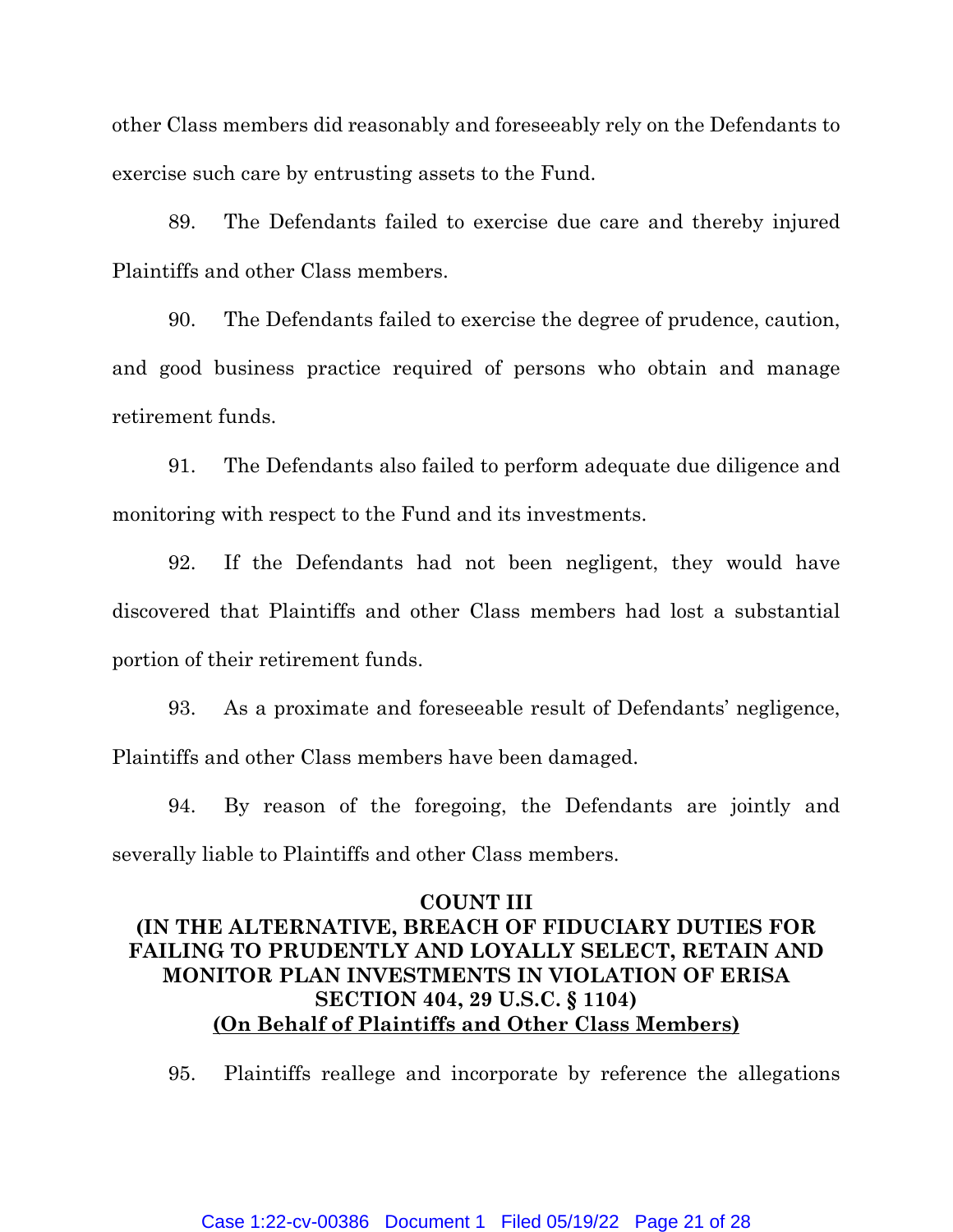contained in paragraphs 1-75 as if fully set forth herein.

96. To the extent ERISA applies to Plaintiffs' claims, Plaintiffs allege this claim in the alternative to the non-ERISA claims in this complaint.

97. Plaintiffs bring this claim against all Defendants.

98. 29 U.S.C. § 1104 imposes fiduciary duties of prudence and loyalty upon Defendants in their administration of the Plan and in their selection, retention, and monitoring of the Plan's investments.

99. The scope of the fiduciary duties and responsibilities of these Defendants includes managing the assets of the Plan for the sole and exclusive benefit of the Plan's participants and beneficiaries, and acting with the care, skill, diligence, and prudence required by ERISA. These Defendants are directly responsible for selecting prudent investment options, evaluating and monitoring the Plan's investments on an ongoing basis, and eliminating imprudent ones.

100. As described throughout this Complaint, Defendants abandoned their fiduciary duties with respect to administration of the Plan, including the selection and monitoring of Plan investments and instead permitted a single fiduciary, Defendant Harris, to make all investment decisions for the Plan. This misconduct – Defendants' indifference to Plan assets and retirement Plan participants' retirement savings – resulted in Defendant Harris' high-risk, speculative investments and to the loss of most or all of the Plan assets placed

#### Case 1:22-cv-00386 Document 1 Filed 05/19/22 Page 22 of 28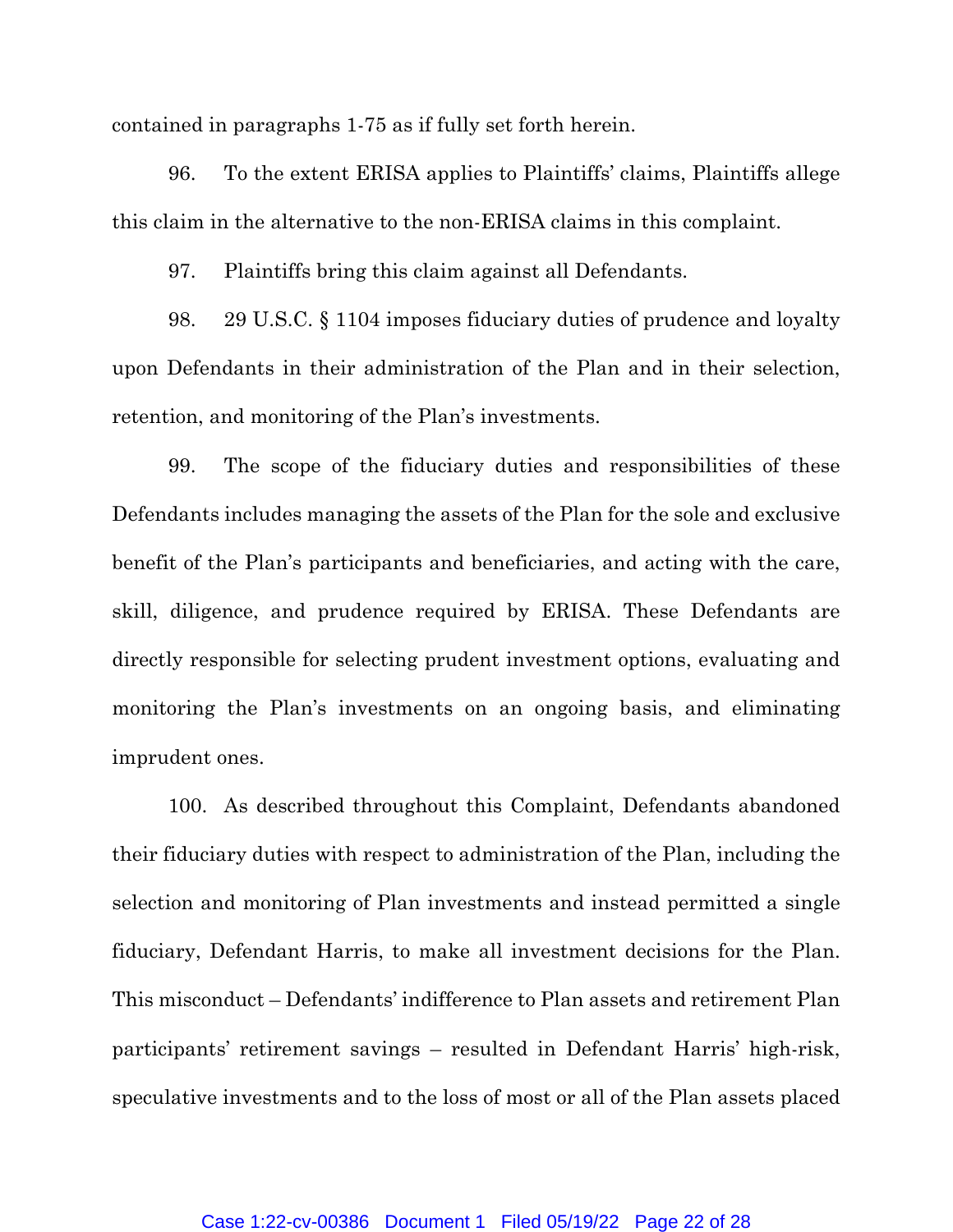in these investments.

101. Through these failures to manage and administer the Plan and its assets, Defendants failed to discharge their duties with respect to the Plan solely in the interest of the participants and beneficiaries of the Plan, and for the exclusive purpose of providing benefits to participants and their beneficiaries, in violation of their fiduciary duty of loyalty under 29 U.S.C.§  $1104(a)(1)(A)$ .

102. Through their actions and inactions, Defendants also failed to discharge their duties with respect to the Plan with the care, skill, prudence, and diligence under the circumstances then prevailing that a prudent person acting in a like capacity and familiar with such matters would have used in the conduct of an enterprise of like character and with like aims, thereby breaching their duties under 29 U.S.C.  $\S 1104(a)(1)(B)$ .

103. As a direct and proximate result of the above breaches of fiduciary duties, the Plan participants have suffered a minimum of tens of millions of dollars of losses in retirement assets. Pursuant to ERISA, Defendants are liable to restore all losses suffered by the Plan and its participants and beneficiaries caused by the breaches of fiduciary duty. 29 U.S.C. §§ 1109(a), 1132(a)(2) and 1132(a)(3).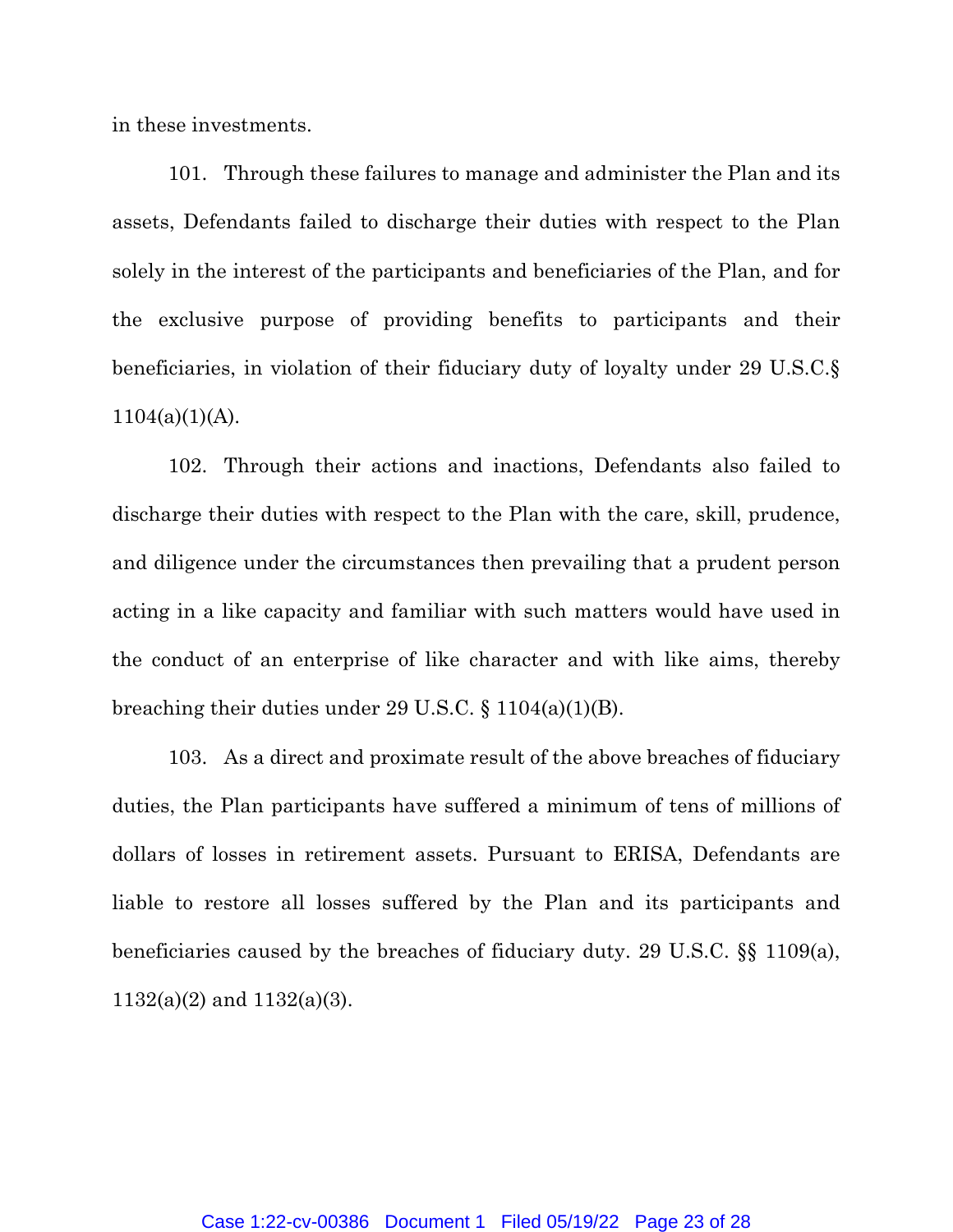# **COUNT IV (IN THE ALTERNATIVE, BREACHES OF FIDUCIARY DUTY FOR FAILURE TO MONITOR APPOINTED FIDUCIARIES) (On Behalf of Plaintiffs and Other Class Members)**

104. Plaintiffs reallege and incorporate by reference the allegations contained in paragraphs 1-75 as if fully set forth herein.

105. To the extent ERISA applies to Plaintiffs' claims, Plaintiffs allege this claim in the alternative to the non-ERISA claims in this complaint.

106. Plaintiffs bring this claim against all Defendants.

107. As described throughout this Complaint, Defendants were named fiduciaries pursuant to ERISA Section  $402(a)(1)$ , 29 U.S.C. § 1102(a)(1), or de facto fiduciaries within the meaning of ERISA Section 3(21)(A), 29 U.S.C. §  $1002(21)$ (A), or both. As such, they were bound by the duties of loyalty, exclusive purpose, and prudence.

108. The scope of the fiduciary responsibilities of Defendants included the responsibility to appoint, remove, and monitor the performance of other fiduciaries.

109. Under ERISA, a monitoring fiduciary must ensure that the monitored fiduciaries perform their fiduciary obligations, including those with respect to the investment and holding of plan assets, and must take prompt and effective action to protect the plan and participants when they are not.

110. The monitoring duty further requires that appointing fiduciaries

### Case 1:22-cv-00386 Document 1 Filed 05/19/22 Page 24 of 28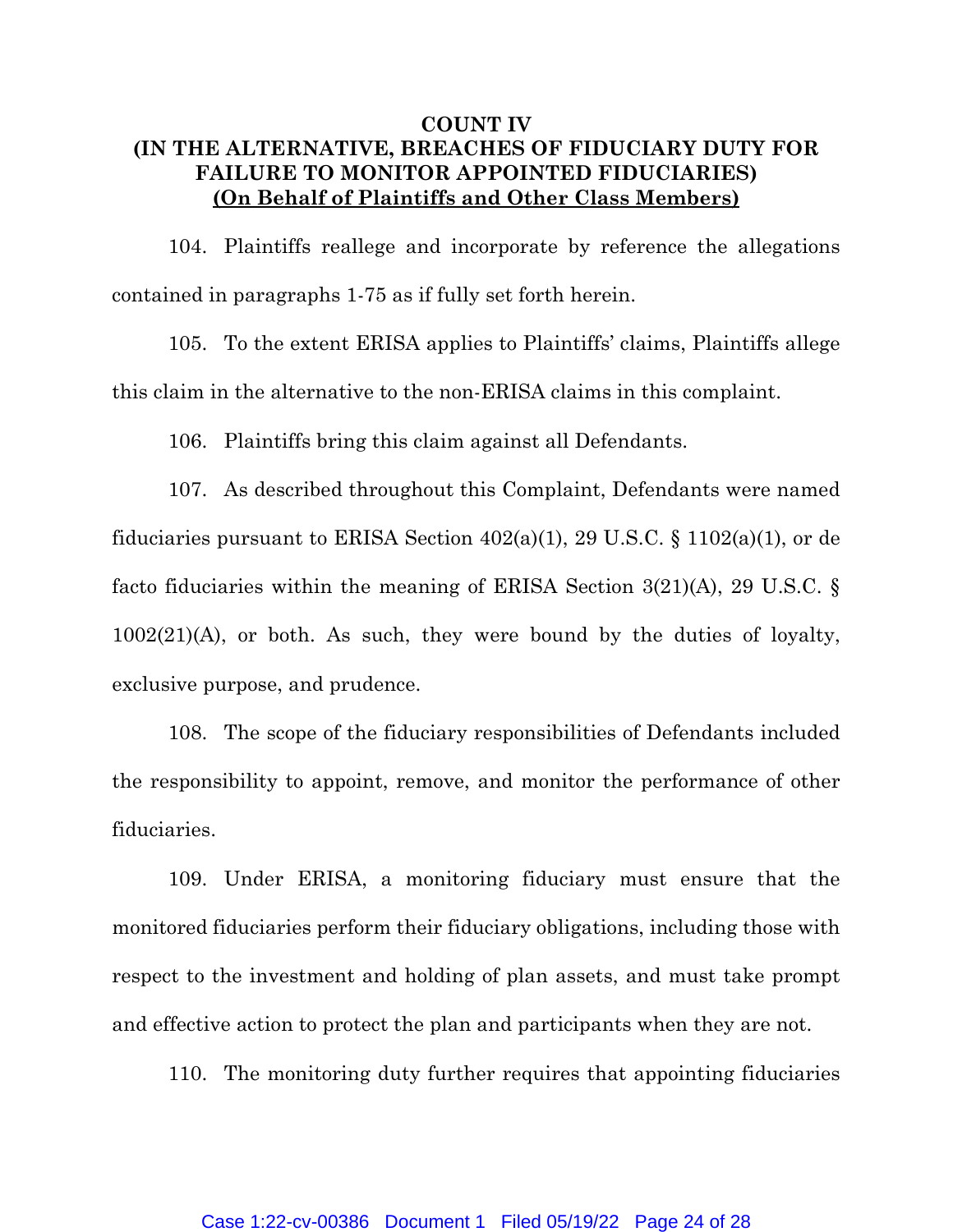have procedures in place so that they may review and evaluate, on an ongoing basis, whether the "hands-on" fiduciaries are doing an adequate job (for example, by requiring periodic reports on their work and the plan's performance, and by ensuring that they have a prudent process for obtaining the information and resources they need). In the absence of a sensible process for monitoring their appointees, the appointing fiduciaries would have no basis for prudently concluding that their appointees were faithfully and effectively performing their obligations to plan participants or for deciding whether to retain or remove them.

111. Furthermore, a monitoring fiduciary must provide the monitored fiduciaries with the complete and accurate information in their possession that they know or reasonably should know that the monitored fiduciaries must have in order to prudently manage the plan and the plan assets, or that may have an extreme impact on the plan and the fiduciaries' investment decisions regarding the plan.

112. An appointing and monitoring fiduciary also has the express power and inherent obligation to remove fiduciaries who are failing to abide by the requirements of ERISA in the performance of their duties.

113. Defendants breached their fiduciary monitoring duties by, among other things, (1) failing to inquire or ask questions of the sole fiduciary making all investment decisions for the Plan, Defendant Harris, (2) failing to obtain

#### Case 1:22-cv-00386 Document 1 Filed 05/19/22 Page 25 of 28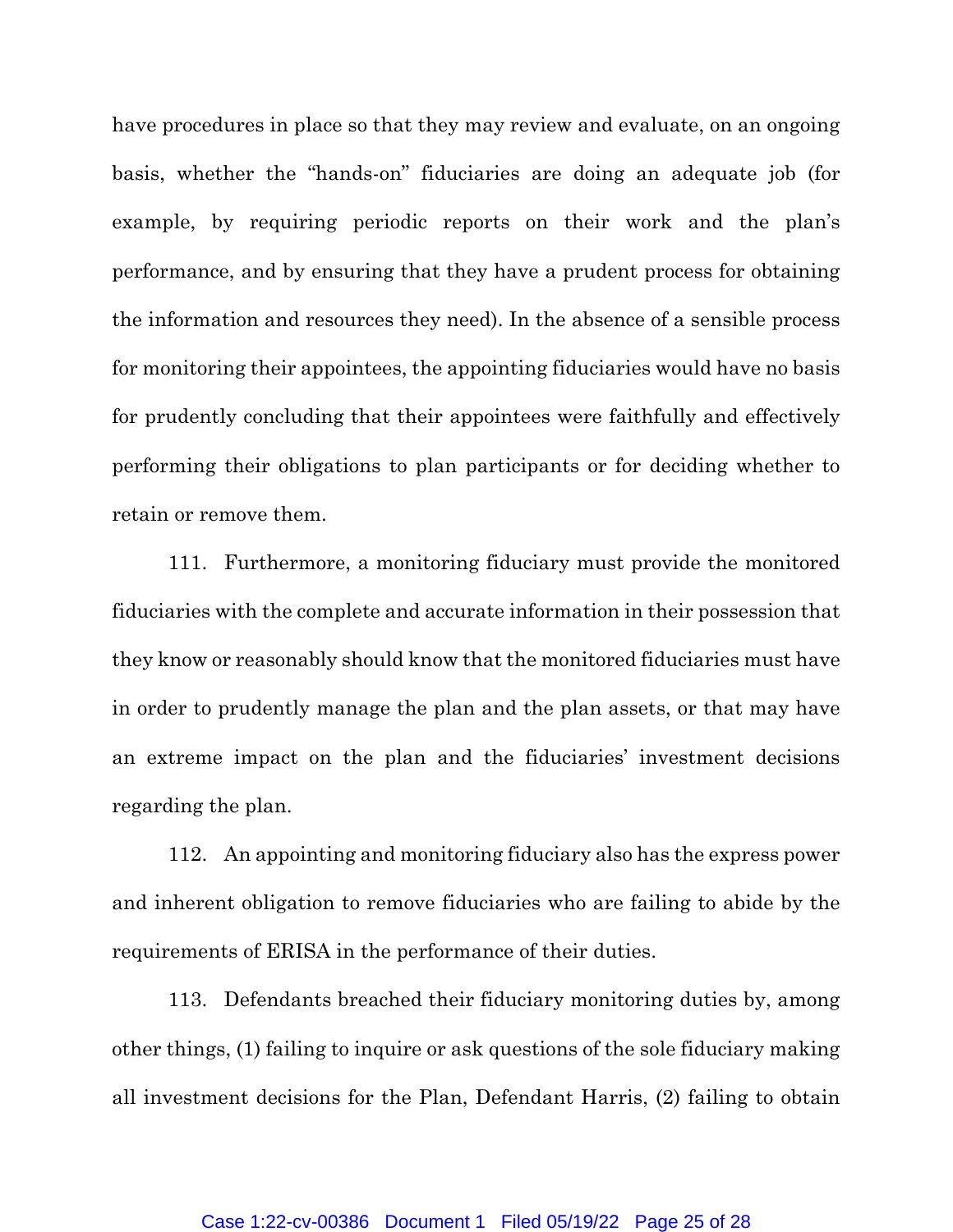reports from the Trustees concerning management of the Plan and (3) failing to remove Harris for their own fiduciary breaches.

# **COUNT V (IN THE ALTERNATIVE, CLAIM FOR CO-FIDUCIARY BREACHES IN VIOLATION OF ERISA SECTION 405(A), 29 U.S.C. § 1105(A)) (On Behalf of Plaintiffs and Other Class Members)**

114. Plaintiffs realleges and incorporates by reference the allegations contained in paragraphs 1-75 as if fully set forth herein.

115. To the extent ERISA applies to Plaintiffs' claims, Plaintiffs allege

this claim in the alternative to the non-ERISA claims in this complaint

116. Plaintiffs bring this claim against all Defendants.

117. In addition to liability under any other provision of ERISA, Section 405(a) imposes liability on a fiduciary for breach of a fiduciary responsibility of another fiduciary of the same plan if a fiduciary: (1) knowingly participates in or knowingly conceals another fiduciary's breaches; (2) through a failure to comply with his or her own fiduciary responsibilities, has enabled the other fiduciary's breaches; or (3) if he or she has knowledge of another fiduciary's breaches and makes no reasonable efforts under the circumstances to remedy those breaches. 29 U.S.C. § 1105(a).

118. As fiduciaries with respect to the Plan, Defendants have separately and jointly violated their duties as co-fiduciaries through, among other things: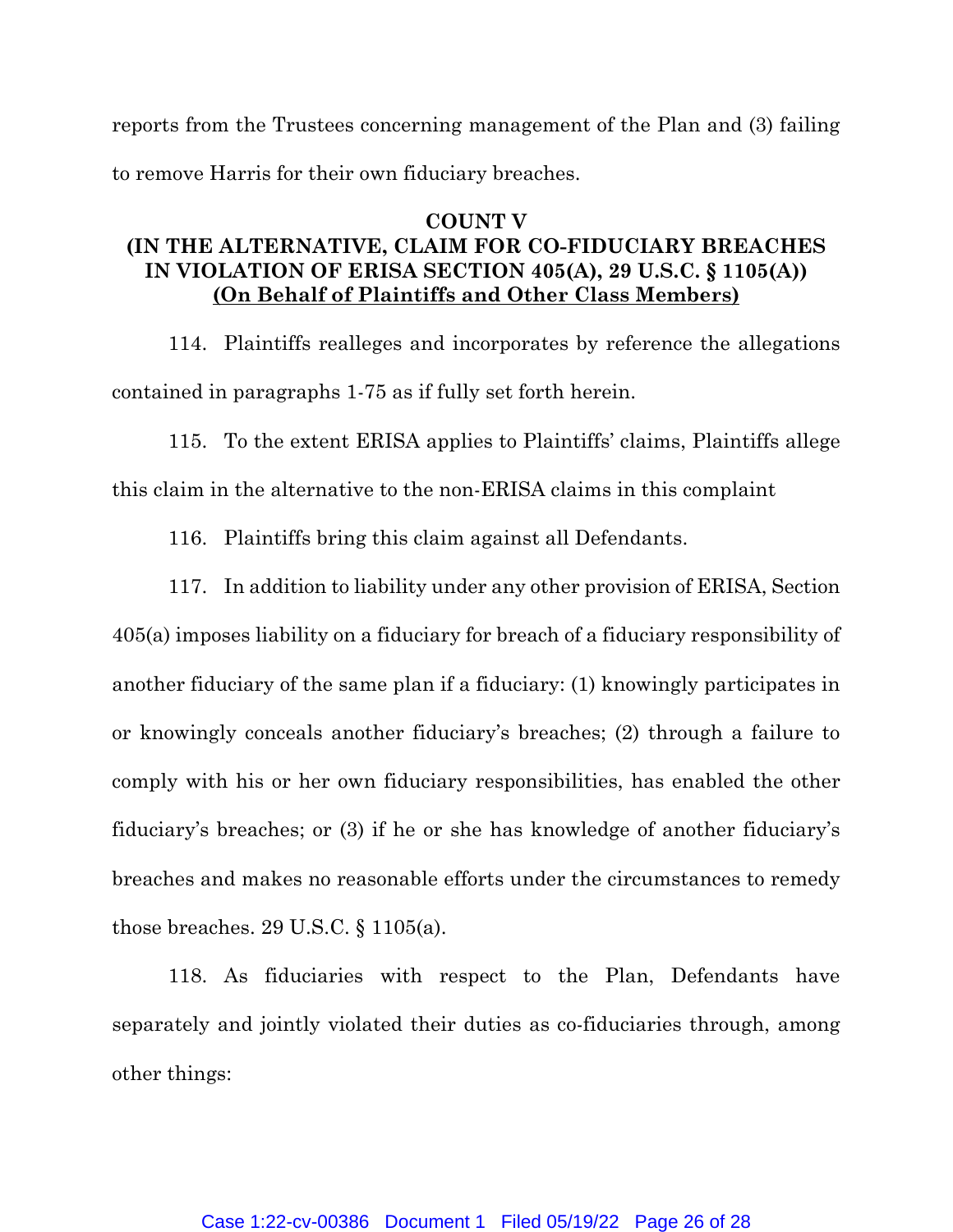119. Their complete abdication of their own fiduciary duties with respect to Plan management, which enabled Defendant Harris to make imprudent Plan investments and to lose the majority of Plan assets.

120. Their failure to take any action to remedy obvious fiduciary breaches, despite their obvious knowledge of breaches by their co-fiduciaries' breaches, such as the failure by Defendant Harris and other fiduciaries to follow Plan documents, to review and report on Plan investments, and to abide by ERISA's reporting and disclosure requirements.

### **PRAYER FOR RELIEF**

WHEREFORE, Plaintiffs and the Class pray the Court for the following relief:

1. That the Court certify the Class pursuant to Rule 23 of the Federal Rules of Civil Procedure;

2. That the Court name Plaintiffs as Class Representatives and their counsel as Class Counsel;

3. That the Court enter an order finding that Defendants' conduct was a breach of their fiduciary duties;

4. That the Court enter an order finding that that Defendants' conduct was negligent as alleged herein;

5. That the Court enter an order finding that Defendants are liable on the other grounds alleged herein, including for violation of ERISA (in the

#### Case 1:22-cv-00386 Document 1 Filed 05/19/22 Page 27 of 28